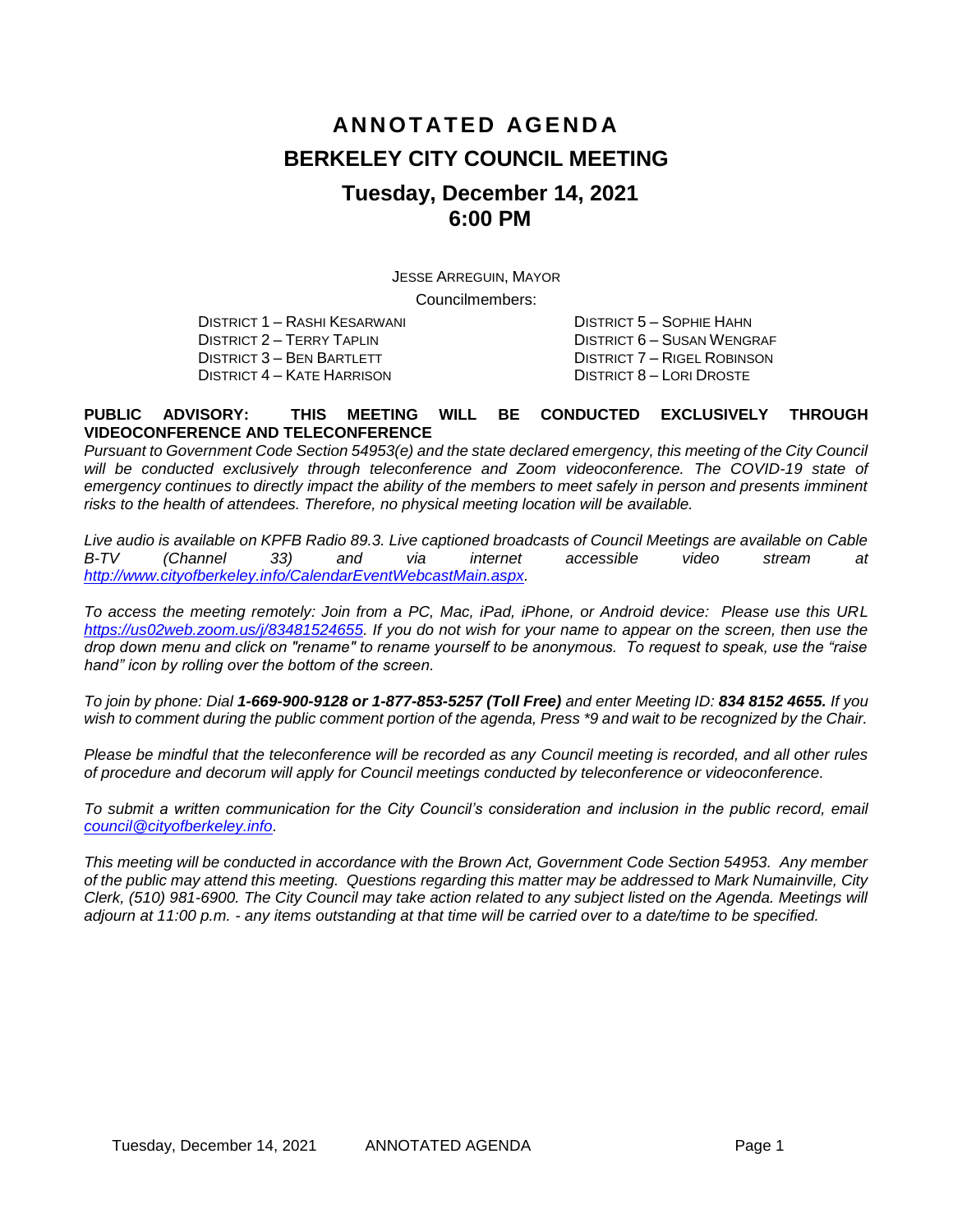## **Preliminary Matters**

**Roll Call:** 6:21 p.m.

**Present:** Kesarwani, Taplin, Harrison, Hahn, Wengraf, Robinson, Arreguin

Absent: Bartlett, Droste

Councilmember Droste present at 6:22 p.m.

Councilmember Bartlett present at 6:27 p.m.

### **Ceremonial Matters:**

1. Adjourned in Memory of Bob Meola, Peace & Justice Commissioner

#### **City Manager Comments:**

The City Manager shared a presentation on the efforts and data reports of the Homeless Response Team.

### **Public Comment on Non-Agenda Matters:** 10 speakers.

**Action:** M/S/C (Arreguin/Wengraf) to accept supplemental material from Mayor Arreguin on Item 7. **Vote:** All Ayes.

**Action:** M/S/C (Arreguin/Wengraf) to accept supplemental material from Mayor Arreguin on Item 48. **Vote:** All Ayes.

## **Consent Calendar**

### **Public Comment on Consent Calendar and Information Items Only:** 20 speakers.

**Action:** M/S/C (Arreguin/Robinson) to adopt the Consent Calendar in one motion except as indicated. **Vote:** All Ayes.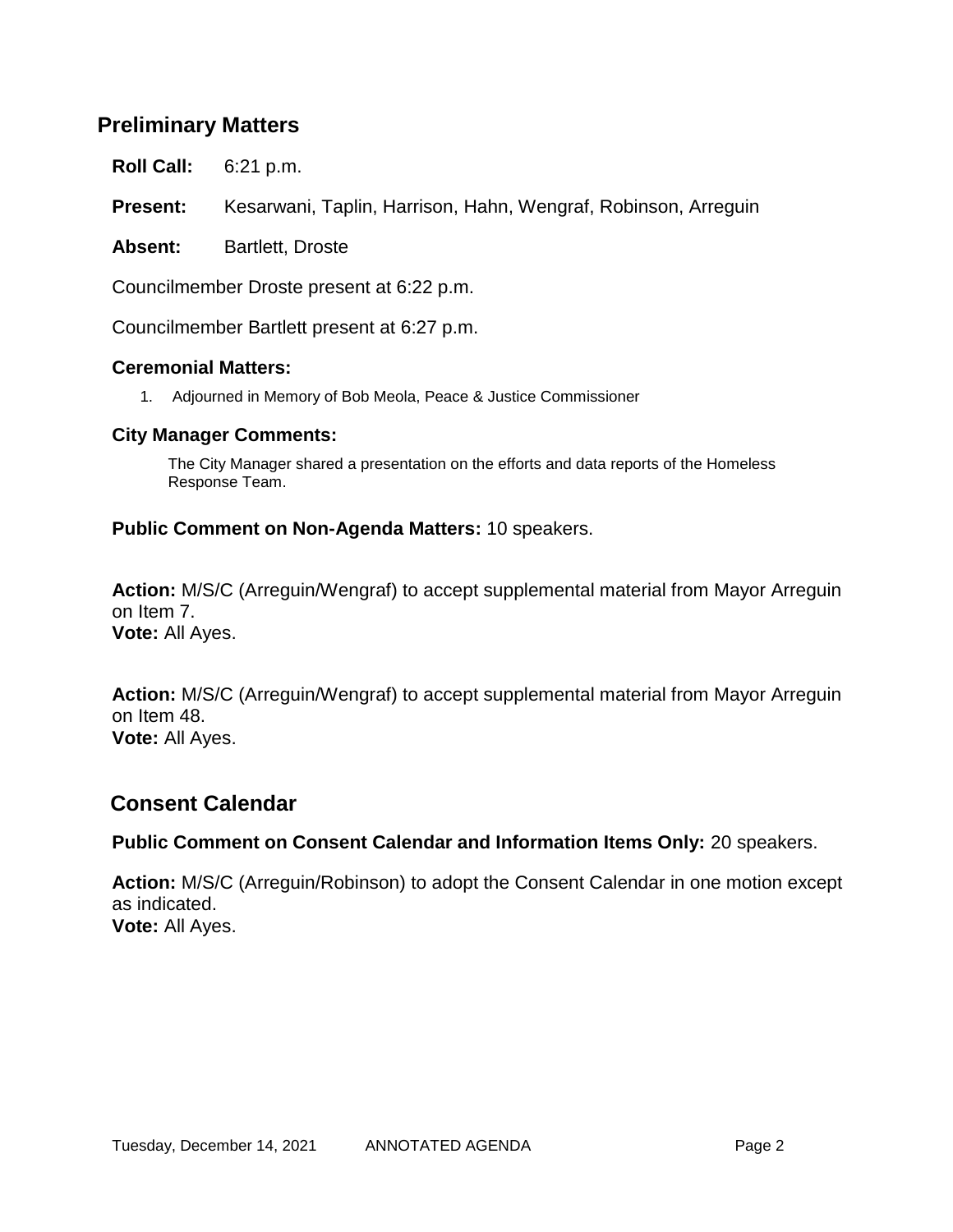### **1. Bayer Healthcare LLC – Amended and Restated Development Agreement From: City Manager**

**Recommendation:** Adopt the second reading of Ordinance No. 7,792-N.S. to certify the Final Subsequent Environmental Impact Report, adopt Findings and a Mitigation Monitoring and Reporting Program, and approve the Amended and Restated Development Agreement between the City of Berkeley and Bayer Healthcare LLC. **First Reading Vote:** All Ayes

**Financial Implications:** See report

Contact: Jordan Klein, Planning and Development, (510) 981-7400 **Action:** Adopted second reading of Ordinance No. 7,792–N.S.

#### **2. Amendments to the Berkeley Election Reform Act From: Fair Campaign Practices Commission**

**Recommendation:** Adopt the second reading of Ordinance No. 7,793-N.S amending the Berkeley Election Reform Act (BMC Chapter 2.12) to (1) make public financing available to candidates for the offices of Auditor, School Board Director, and Rent Stabilization Board Commissioner, (2) further clarify the use of Fair Elections funds, (3) clarify the requirements for returning unspent Fair Elections funds, (4) add a new process for requesting return of previously repaid Fair Elections funds, and (5) require the FCPC to make a cost of living adjustment to the contribution limit to candidates in January of each odd-numbered year. **First Reading Vote:** All Ayes

## **Financial Implications:** None

Contact: Sam Harvey, Commission Secretary, (510) 981-6950 **Action:** Adopted second reading of Ordinance No. 7,793–N.S.

## **3. Commission Reorganization: Creating the Parks, Recreation, and Waterfront Commission**

### **From: City Manager**

**Recommendation:** Adopt the second reading Ordinance No. 7,794-N.S. repealing and re-enacting Berkeley Municipal Code Chapter 3.26 to create the Parks, Recreation, and Waterfront Commission, and repealing Berkeley Municipal Code Chapters 3.27 (Children, Youth, and Recreation Commission) and 3.08 (Berkeley Animal Care Commission).

**First Reading Vote:** Ayes – Kesarwani, Hahn, Wengraf, Robinson, Droste, Arreguin; Noes – None; Abstain – Taplin, Bartlett, Harrison

### **Financial Implications:** See report

Contact: Scott Ferris, Parks, Recreation and Waterfront, (510) 981-6700 **Action:** Adopted second reading of Ordinance No. 7,794–N.S.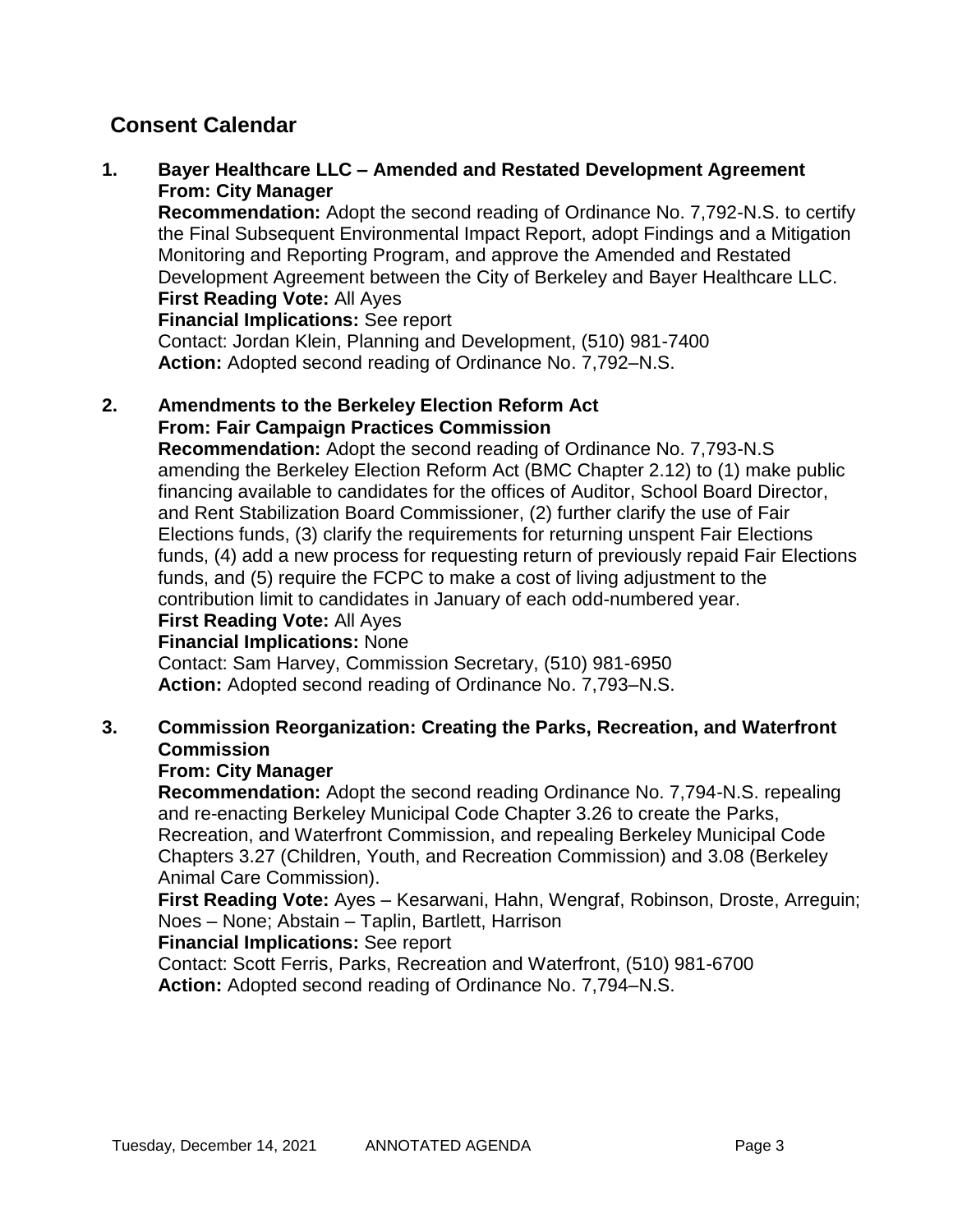**4. Resolution Making Required Findings Pursuant to the Government Code and Directing City Legislative Bodies to Continue to Meet Via Videoconference and Teleconference**

### **From: City Manager**

**Recommendation:** Adopt a Resolution making the required findings pursuant to Government Code Section 54953(e)(3) and determining that as a result of the continued threat to public health and safety posed by the spread of COVID-19, City legislative bodies shall continue to meet via videoconference and teleconference, initially ratified by the City Council on September 28, 2021, and subsequently reviewed and ratified on October 26, 2021 and November 16, 2021. **Financial Implications:** To be determined

Contact: Farimah Brown, City Attorney, (510) 981-6950 **Action:** Adopted Resolution No. 70,144–N.S.

## **5. Resolution Reviewing and Ratifying the Proclamation of Local Emergency Due to the Spread of a Severe Acute Respiratory Illness Caused by a Novel (New) Coronavirus (COVID-19)**

### **From: City Manager**

**Recommendation:** Adopt a Resolution reviewing the need for continuing the local emergency due to the spread of a severe acute respiratory illness caused by a novel (new) coronavirus (COVID-19) and ratifying the Proclamation of Local Emergency issued by the Director of Emergency Services on March 3, 2020, initially ratified by the City Council on March 10, 2020, and subsequently reviewed and ratified by the Council on April 21, 2020, June 16, 2020, July 28, 2020, September 22, 2020, November 17, 2020, December 15, 2020, February 9, 2021, March 30, 2021, May 25, 2021, July 20, 2021, September 14, 2021, and November 9, 2021.

### **Financial Implications:** To be determined

Contact: Farimah Brown, City Attorney, City Attorney's Office (510) 981-6998 **Action:** Adopted Resolution No. 70,145–N.S.

### **6. Minutes for Approval**

### **From: City Manager**

**Recommendation:** Approve the minutes for the council meetings of November 2 (closed), November 4 (special), November 9 (closed and regular), November 16 (closed and regular), November 18 (closed) and November 30 (closed and regular). **Financial Implications:** None

Contact: Mark Numainville, City Clerk, (510) 981-6900 **Action:** Approved minutes as submitted.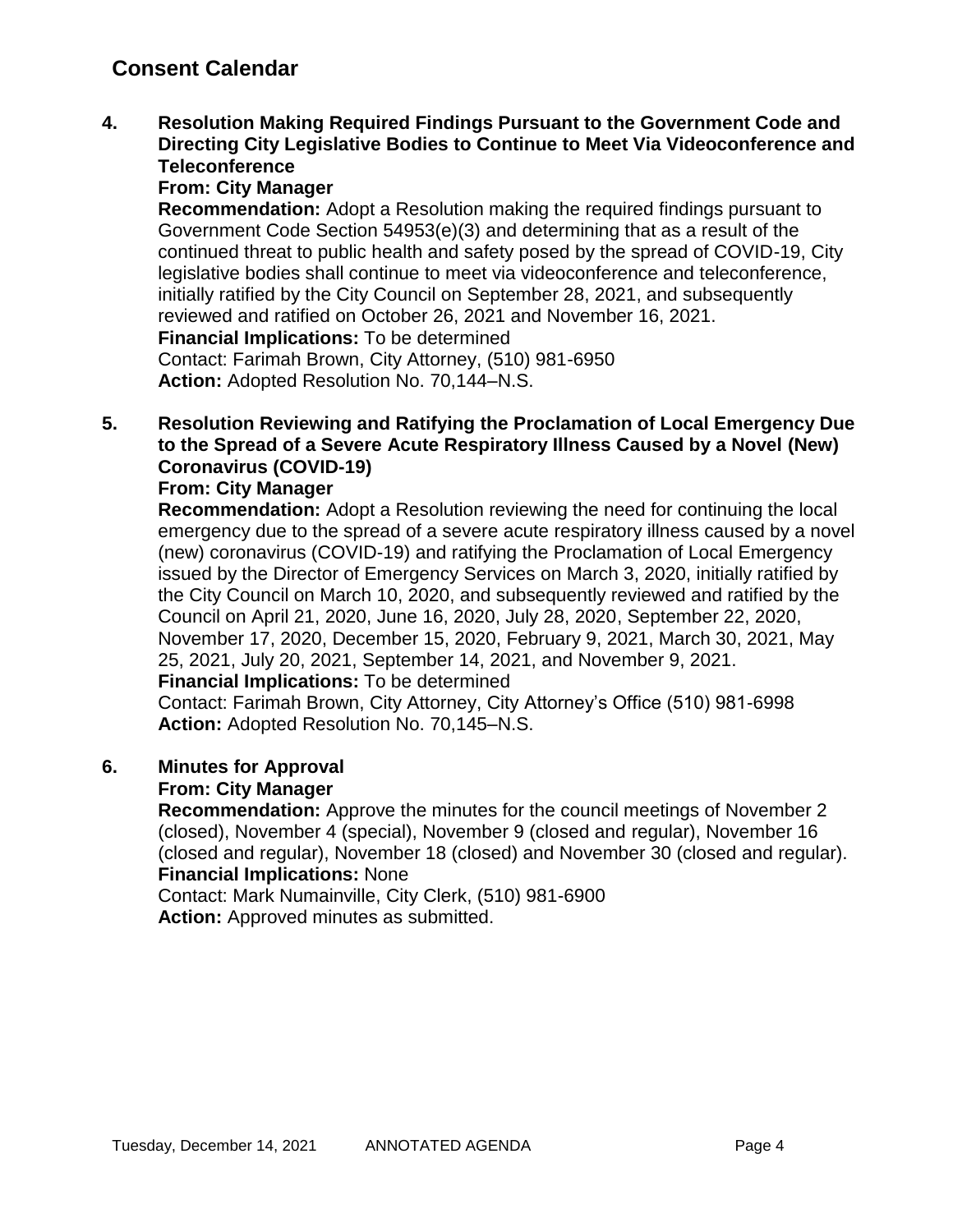**7. City of Berkeley's 2022 State and Federal Legislative Platform From: City Manager**

**Recommendation:** Adopt a Resolution approving the City of Berkeley's 2022 State and Federal Legislative Platform.

**Financial Implications:** See report

Contact: Dee Williams-Ridley, City Manager, (510) 981-7000

**Action:** Adopted Resolution No. 70,146–N.S. as revised in Supplemental Material from Mayor Arreguin introduced at the meeting.

## **8. Extension of Interim Director of Police Accountability Appointment From: City Manager**

**Recommendation:** Adopt a Resolution extending the appointment of Katherine J. Lee as Interim Director of Police Accountability and approving an employment contract to be effective January 1, 2022 at an annual salary of \$182,260.65. **Financial Implications:** See report

Contact: Dee Williams-Ridley, City Manager, (510) 981-7000 **Action:** Adopted Resolution No. 70,147–N.S. and to authorize the City Manager to make clarifying corrections on the term of the agreement.

**9. Protiviti Government Services: Using General Services Administration (GSA) Vehicle for Professional Services Purchase Orders From: City Manager**

**Recommendation:** Adopt a Resolution authorizing the City Manager to issue purchase orders with Protiviti Government Services for the purchase of professional services using the General Services Agency's (GSA) purchasing vehicle no. GS-35F-0280X for an amount not to exceed \$70,000 through November 8, 2022. **Financial Implications:** General Fund - \$70,000 Contact: Matthai Chakko, City Manager's Office, (510) 981-7000 **Action:** Adopted Resolution No. 70,148–N.S.

### **10. Formal Bid Solicitations and Request for Proposals Scheduled for Possible Issuance After Council Approval on December 14, 2021 From: City Manager**

**Recommendation:** Approve the request for proposals or invitation for bids (attached to staff report) that will be, or are planned to be, issued upon final approval by the requesting department or division. All contracts over the City Manager's threshold will be returned to Council for final approval.

**Financial Implications:** General Fund - \$960,000 Contact: Henry Oyekanmi, Finance, (510) 981-7300 **Action:** Approved recommendation.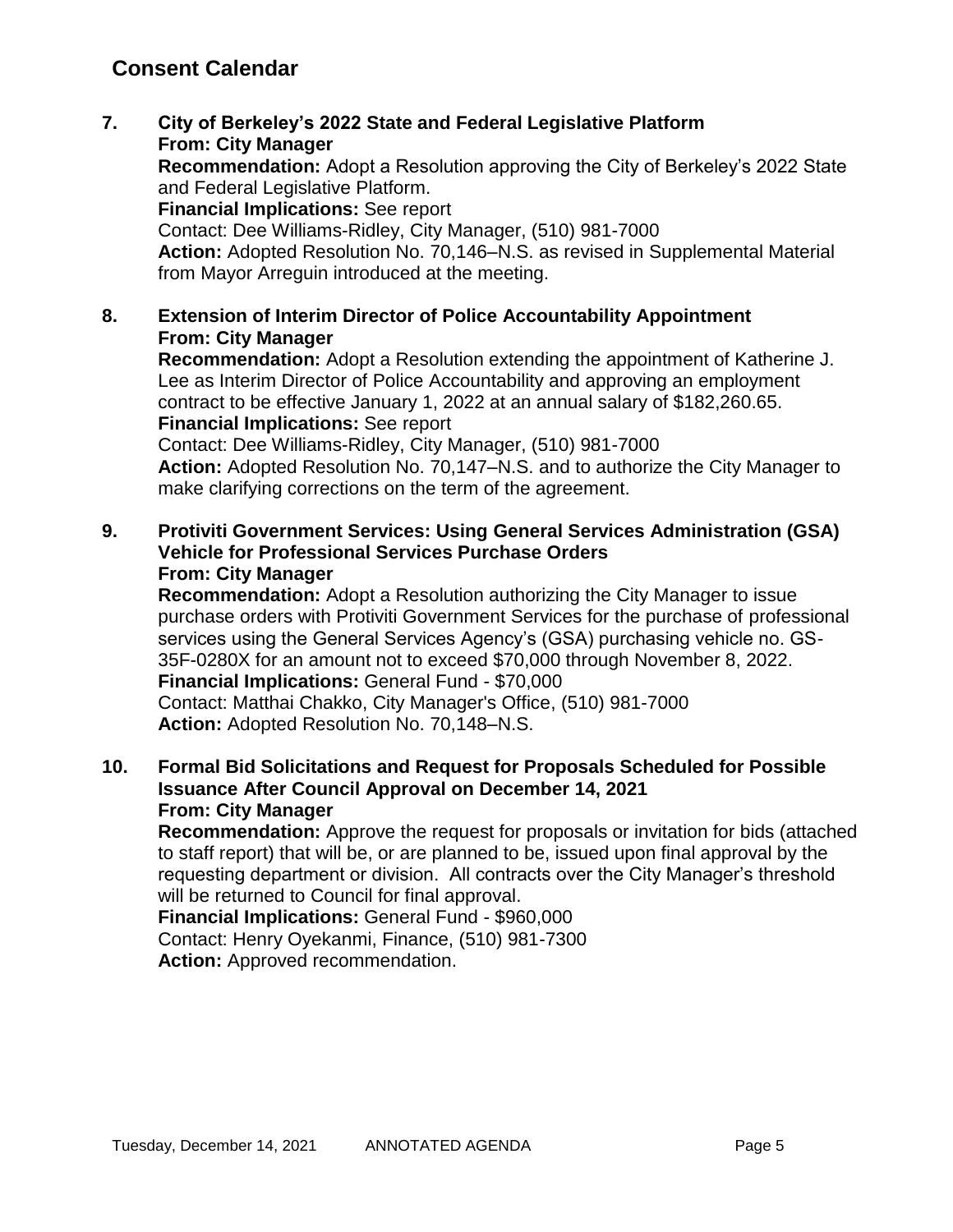#### **11. Contract: RLH & Associates for Providing Temporary Governmental Financial Consulting Services for the Finance Department From: City Manager**

**Recommendation:** Adopt a Resolution authorizing the City Manager to execute a contract, with any amendments, with RLH Associates for providing temporary governmental financial consulting as required by the Finance Department for an initial term of two years. The total not to exceed contract amount is \$150,000.

**Financial Implications:** General Fund - \$150,000 Contact: Henry Oyekanmi, Finance, (510) 981-7300

**Action:** Adopted Resolution No. 70,149–N.S.

### **12. Contract: Valdes and Moreno for Professional Services for the Microbond Financing Pilot Program From: City Manager**

**Recommendation:** Adopt a Resolution authorizing the City Manager to execute a contract, with any amendments, with Valdes and Moreno for professional services needed to establish and administer full-services consulting and other services related to a Microbond Financing Program. The total not to exceed amount is \$150,000. **Financial Implications:** General Fund - \$150,000

Contact: Henry Oyekanmi, Finance, (510) 981-7300 **Action:** Adopted Resolution No. 70,150–N.S.

## **13. Contract: Gainey Scientific for Project Management & Consulting From: City Manager**

**Recommendation:** Adopt a Resolution authorizing the City Manager to execute a contract and any amendments with Ganey Scientific. (Contractor) to provide project management and consulting services for the Fire Department (Department) from September 13, 2021 to August 31, 2022 in an amount not to exceed \$300,000 with an option to extend for an additional two years, for a total contract amount not to exceed \$900,000.

## **Financial Implications:** See report

Contact: Abe Roman, Fire, (510) 981-3473 **Action:** Adopted Resolution No. 70,151–N.S.

## **14. Revenue: FY2022 Federal COVID-19 Funding from HHS CARES Act Provider Relief Fund**

### **From: City Manager**

**Recommendation:** Adopt a Resolution authorizing the City Manager or her designee to accept payments from the Health and Human Services (HHS) CARES Act Provider Relief Fund and to execute any resultant revenue agreements and amendments to conduct and implement mitigation strategies in response to COVID-19 in the estimated amount of \$80,000 for FY 2022.

**Financial Implications:** See report

Contact: Abe Roman, Fire, (510) 981-3473

**Action:** Adopted Resolution No. 70,152–N.S.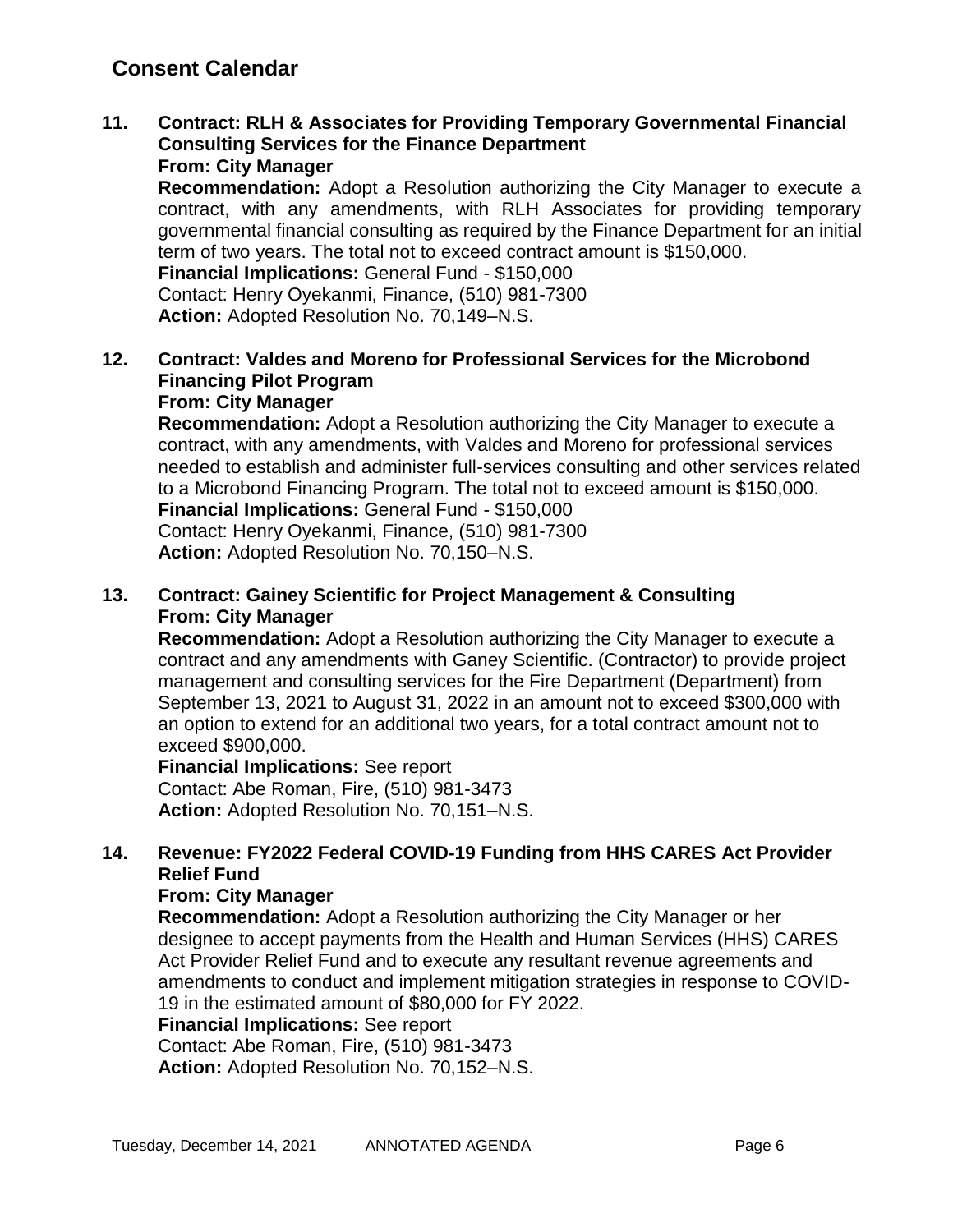#### **15. Revenue Contract: Funding from an Instructional Service Agreement with Los Positas College to support Fire Department Training From: City Manager**

**Recommendation:** Adopt a Resolution authorizing the City Manager or her designee to enter an Instructional Service Agreement (ISA) with Los Positas Community College (LPC) to provide contract instruction, assessment, and counseling services from July 20, 2021, to July 19, 2024 for an amount not to exceed \$250,000 per fiscal year.

**Financial Implications:** See report Contact: Abe Roman, Fire, (510) 981-3473 **Action:** Adopted Resolution No. 70,153–N.S.

### **16. Contract: Statewide Prevention and Early Iintervention Project Participation Agreement - California Mental Health Services Authority From: City Manager**

**Recommendation:** Adopt a Resolution authorizing the City Manager or her designee to execute a Participation Agreement and any amendments with the California Mental Health Services Authority (CalMHSA) to allocate Mental Health Services Act (MHSA) funds in the amount of \$65,956 to participate in the Statewide Prevention and Early Intervention (PEI) Project, for a total amount not to exceed \$65,956 through June 30, 2022.

### **Financial Implications:** See report

Contact: Lisa Warhuus, Health, Housing, and Community Services, (510) 981-5400 **Action:** Adopted Resolution No. 70,154–N.S. as revised by the city Manager in Supplemental Communications Packet #2.

## **17. Contract: 2022 Community Services Block Grant From: City Manager**

**Recommendation:** Adopt a Resolution authorizing the City Manager or her designee to accept the Community Services Block Grant (CSBG) Contract Number 22F-5001 for the amount of \$274,202 to provide services for low-income people for the period January 1, 2022 to May 31, 2023.

### **Financial Implications:** See report

Contact: Lisa Warhuus, Health, Housing, and Community Services, (510) 981-5400 **Action:** Adopted Resolution No. 70,155–N.S.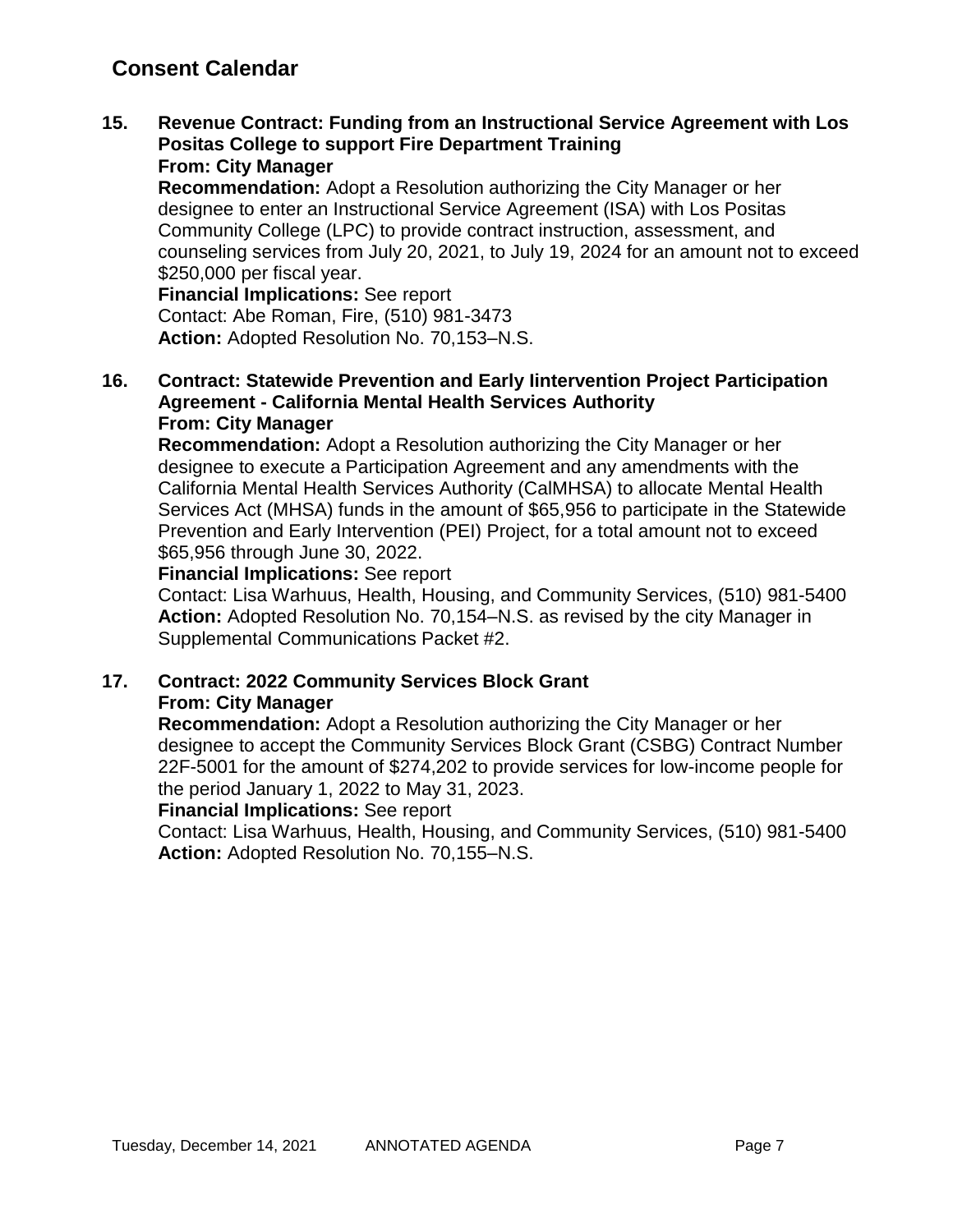#### **18. Resoultion Authorizing an Amendment to the Miscellaneous CalPers Contract Pursuant to California Government Code 20516 From: City Manager**

**Recommendation:** Adopt a Resolution revising Resolution No 70,081 N.S to initiate a process to amend the contract between the Board of Administration, California Public Employees' Retirement System and the City Council for the City of Berkeley pursuant to California Government Code 20516 to effectuate changes to the cost sharing agreement between the City and Unrepresented PEPRA members in the Unrepresented Employees Group.

**Financial Implications:** See report

Contact: Donald E. Ellison, Human Resources, (510) 981-6800 **Action:** Adopted Resolution No. 70,156–N.S.

# **19. Contract 32100185 Amendment: Digital Hands for Endpoint Detection and Response (EDR) Monitoring**

## **From: City Manager**

**Recommendation:** Adopt a Resolution authorizing the City Manager to amend contract number 32100185 with Digital Hands, for Cybersecurity Event Monitoring and Security Information and Event Management (SIEM), increasing the previously authorized contract amount by \$381,137, for a total not to exceed amount of \$996,117 from December 15, 2021 to June 30, 2024.

**Financial Implications:** IT Cost Allocation Fund - \$381,137 Contact: LaTanya Bellow, City Manager's Office, (510) 981-7000 **Action:** Adopted Resolution No. 70,157–N.S.

# **20. Contract: Alcor Solutions, Inc. for Managed Services and Upgrade Support of the SerivceNow Application**

### **From: City Manager**

**Recommendation:** Adopt a Resolution authorizing the City Manager to execute a contract and any amendments with Alcor Solutions, Inc. to provide managed support services and upgrade support for the ServiceNow application from July 1, 2022 to June 30, 2024 for an amount not-to-exceed \$300,000.

**Financial Implications:** IT Cost Allocation Fund - \$300,000 Contact: LaTanya Bellow, City Manager's Office, (510) 981-7000 **Action:** Adopted Resolution No. 70,158–N.S.

## **21. Contract No. 31900197 Amendment: Accela, Inc. for Software Maintenance From: City Manager**

**Recommendation:** Adopt a Resolution authorizing the City Manager to amend Contract No. 31900197 with Accela, Inc., for software maintenance, increasing the amount by \$133,420 for a total not to exceed \$2,192,611 from December 12, 2011 to June 30, 2023.

**Financial Implications:** Various Funds - \$133,420 Contact: LaTanya Bellow, City Manager's Office, (510) 981-7000 **Action:** Adopted Resolution No. 70,159–N.S.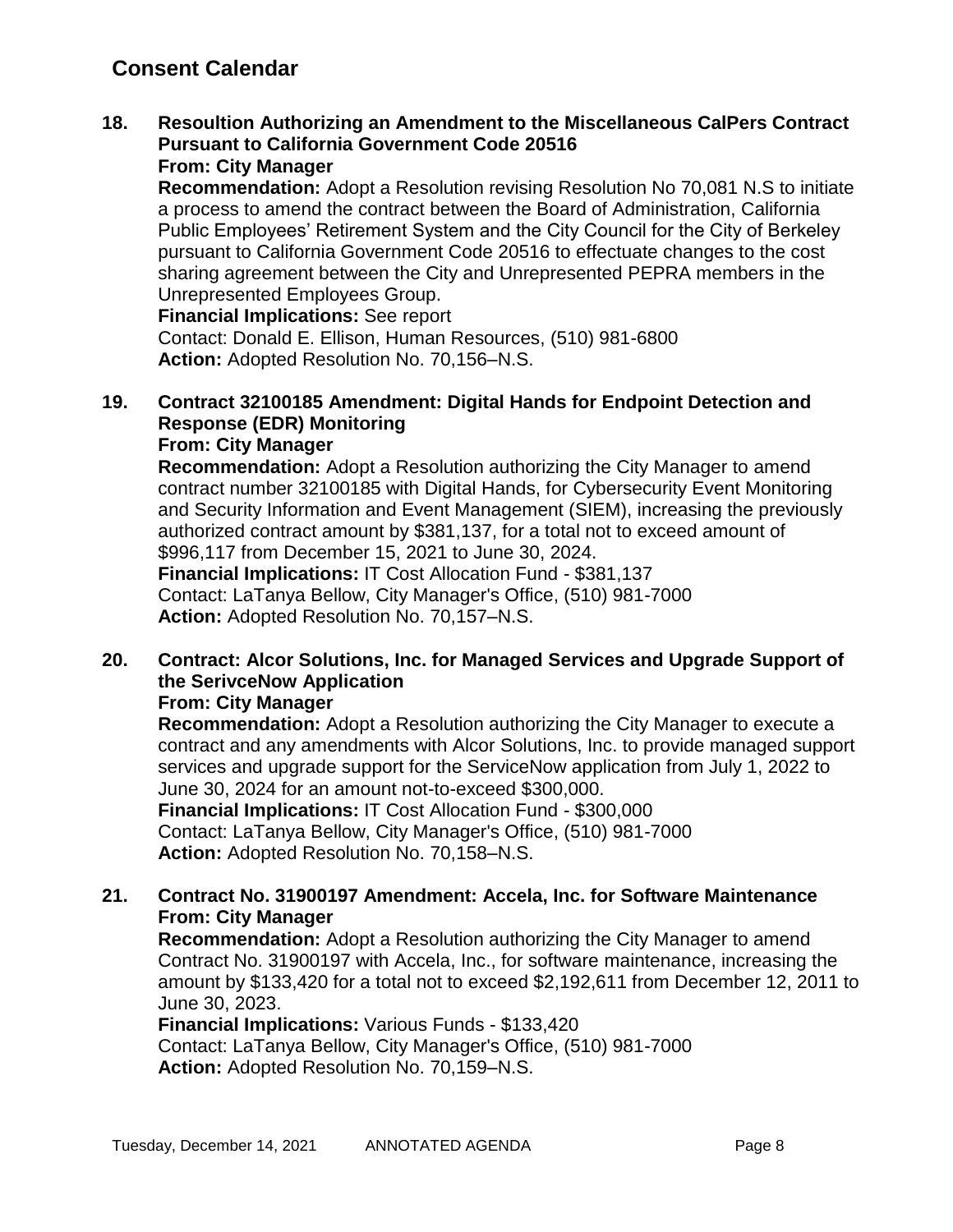### **22. Contract No. 114159-1 Amendment: Tyler Technologies, Inc. for Professional Services and Computer Aided Dispatch (CAD) Software From: City Manager**

**Recommendation:** Adopt a Resolution authorizing the City Manager to amend Contract No. 114159-1 with Tyler Technologies, Inc. for additional professional services and an extension of the Computer Aided Dispatch (CAD) software, increasing the amount not-to-exceed by \$733,720 for a total contract value not-toexceed \$2,288,950, and extending the term of the contract through June 30, 2024. **Financial Implications:** Various Funds - \$733,720 Contact: LaTanya Bellow, City Manager's Office, (510) 981-7000

**Action:** Adopted Resolution No. 70,160–N.S.

### **23. Donation: New Fencing for a Dog Park at Aquatic Park From: City Manager**

**Recommendation:** Adopt a Resolution accepting a cash donation in the amount of \$26,566 to install fencing for a dog park at Aquatic Park. **Financial Implications:** See report Contact: Scott Ferris, Parks, Recreation and Waterfront, (510) 981-6700 **Action:** Adopted Resolution No. 70,161–N.S.

### **24. Contract: Cumming Management Group, Inc. for Project Management Services for the African American Holistic Resource Center From: City Manager**

**Recommendation:** Adopt a Resolution authorizing the City Manager to execute a not-to-exceed \$900,000 contract with the Cumming Management Group, Inc. for project management services for the African American Holistic Resource Center (AAHRC) for a contract period of January 3, 2021 through June 30, 2025. **Financial Implications:** Various Funds - \$900,000 Contact: Scott Ferris, Parks, Recreation and Waterfront, (510) 981-6700 **Action:** Adopted Resolution No. 70,162–N.S. revised to correct all instances of

"January 3, 2021" to "January 3, 2022" in the report and resolution.

### **25. Contract: Get IT Tech – New Electronic Gate System at the Waterfront From: City Manager**

**Recommendation:** Adopt a Resolution authorizing the City Manager or her designee to execute a contract with Get IT Tech to provide a new electronic gate system at the Waterfront in an amount not-to-exceed of \$100,000, which includes a contract amount of \$91,748.67 and a 9% contingency in the amount of \$8,251.33, rescinding Resolution No. 69,929-N.S.

## **Financial Implications:** Marina Fund - \$100,000

Contact: Scott Ferris, Parks, Recreation and Waterfront, (510) 981-6700 **Action:** Adopted Resolution No. 70,163–N.S.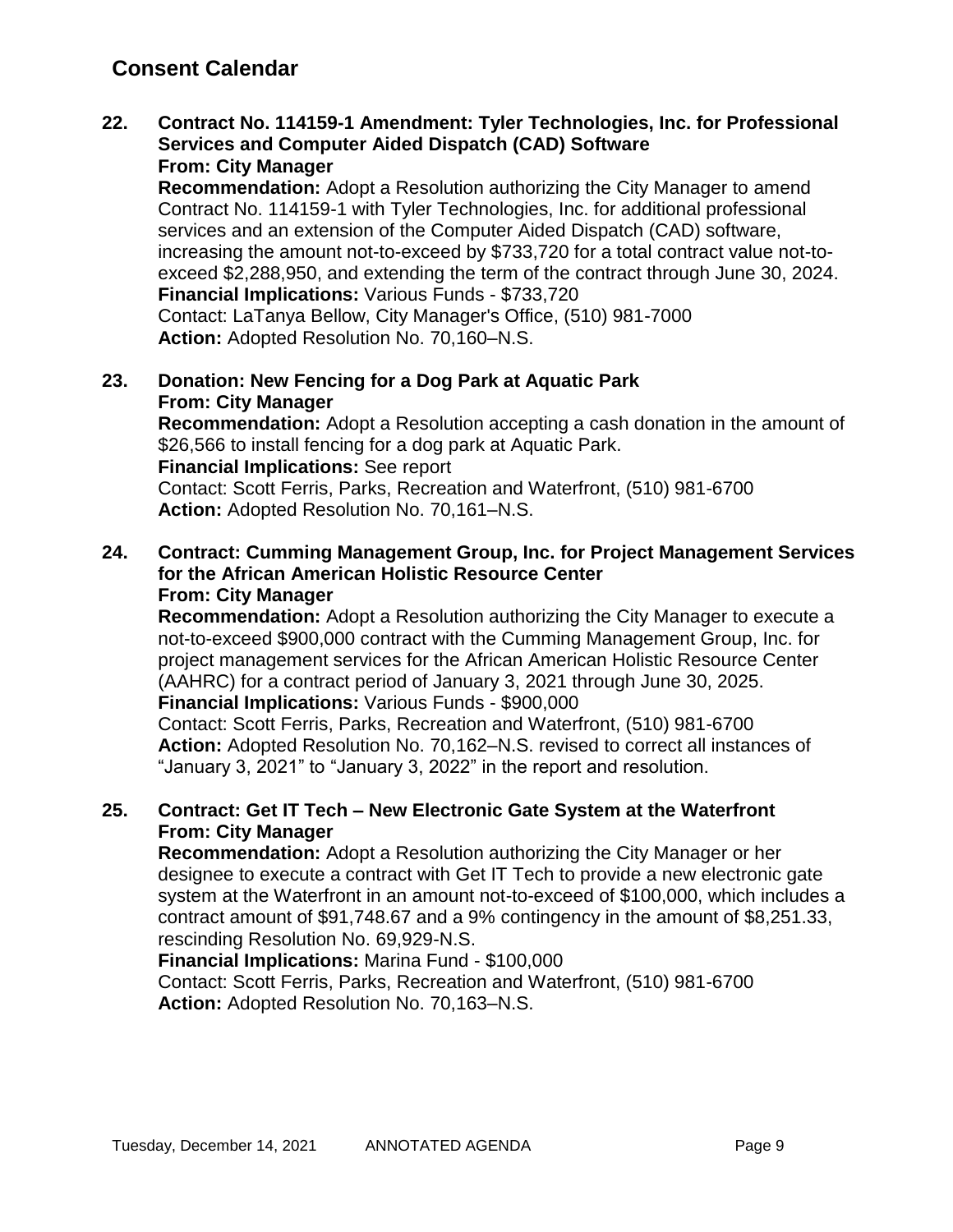### **26. Contract: Best Contracting Services, Inc. for Fire Station No.3 Re-Roofing Project at 2710 Russell Street. Specification No. 20-11408 From: City Manager**

**Recommendation:** Adopt a Resolution:

1. Approving plans and specifications for the Fire Station No.3 Re-roofing Project, Specification No.20-11408;

2. Accepting the bid of Best Contracting Services, Inc. as the lowest responsive and responsible bidder; and

3. Authorizing the City Manager to execute a contract and any amendments, extensions or other change orders until completion of the project in accordance with the approved plans and specifications, for an amount not to exceed \$326,733. **Financial Implications:** Capital Improvement Fund - \$326,733

Contact: Liam Garland, Public Works, (510) 981-6300

**Action:** Adopted Resolution No. 70,164–N.S.

## **27. Purchase Order: Arata Equipment Company for one 18-yard Rear Loader From: City Manager**

**Recommendation:** Adopt a Resolution satisfying requirements of City Charter Article XI Section 67.2 allowing the city to participate in Sourcewell (formerly NJPA) bid procedures and authorize the City Manager to execute a purchase order for one 18-yard rear loader with Arata Equipment Company in an amount not to exceed \$345,000.

**Financial Implications:** General Fund - \$345,000 Contact: Liam Garland, Public Works, (510) 981-6300 **Action:** Adopted Resolution No. 70,165–N.S.

### **28. Authorization for Additional Public Works Commission Meeting in 2021 From: Public Works Commission**

**Recommendation:** Adopt a Resolution authorizing one additional meeting of the Public Works Commission in 2021.

**Financial Implications:** None

Contact: Joe Enke, Commission Secretary, (510) 981-6300 **Action:** Adopted Resolution No. 70,166–N.S.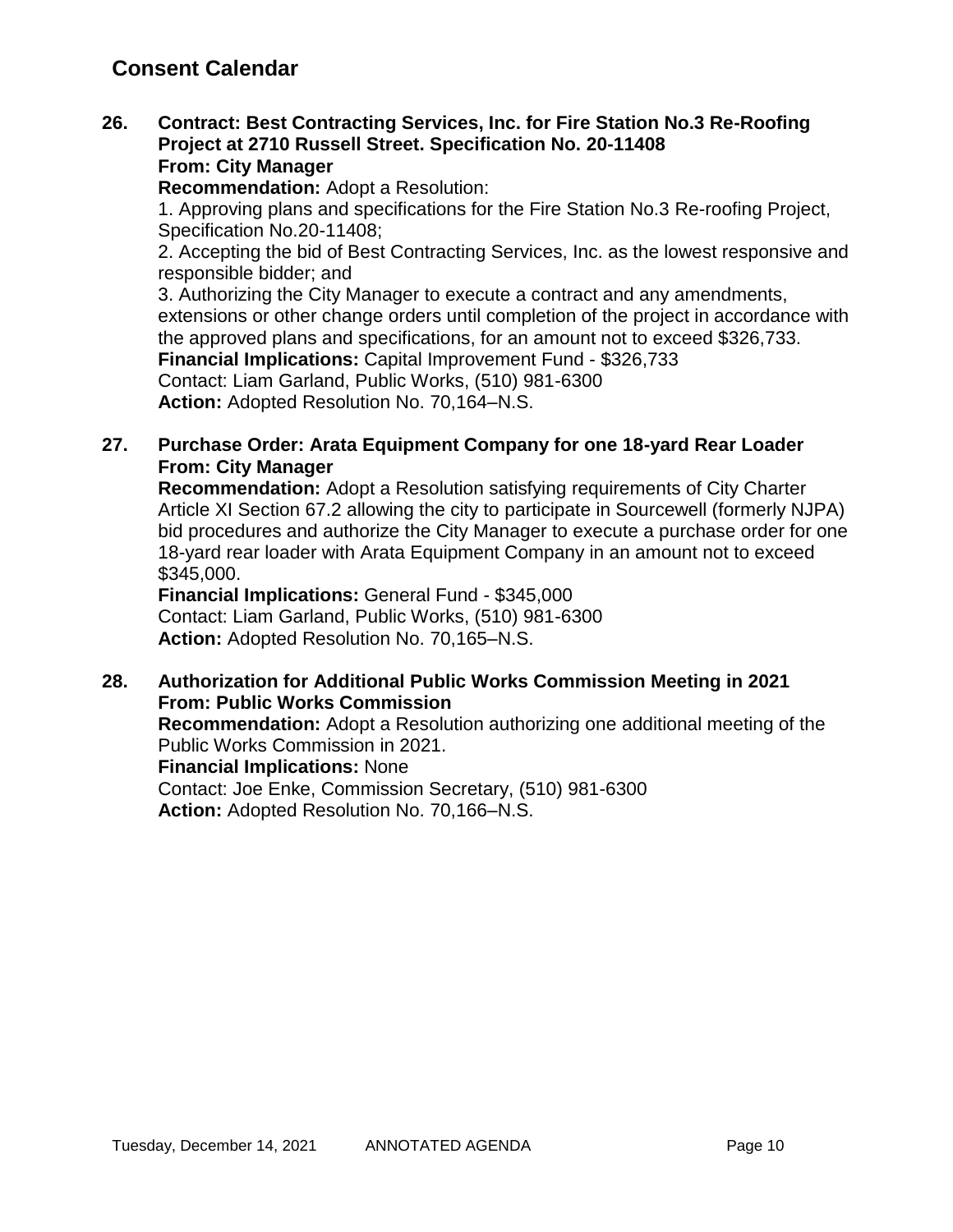### **29. Allocating Remainder of Berkeley Relief Fund**

**From: Mayor Arreguin (Author), Councilmember Robinson (Co-Sponsor), and Councilmember Bartlett (Co-Sponsor)**

**Recommendation:** Adopt a Resolution accepting a \$28,142.38 payment from the East Bay Community Foundation of funds raised by the Berkeley Relief Fund and authorizing the City Manager to allocate these funds to the following: \$10,000 to the Starry Plough Pub and Music Venue \$18,142.38 to the Eviction Defense Center for the Housing Retention Program **Financial Implications:** Berkeley Relief Fund - \$28,142.38 Contact: Jesse Arreguin, Mayor, (510) 981-7100 **Action:** Adopted Resolution No. 70,167–N.S.

**30. Eleventh Annual Martin Luther King Jr. Celebration: City Sponsorship and Relinquishment of Council Office Budget Funds to General Fund and Grant of Such Fund**

**From: Mayor Arreguin (Author), Councilmember Taplin (Co-Sponsor), Councilmember Bartlett (Co-Sponsor), and Councilmember Hahn (Co-Sponsor) Recommendation:** 1. Adopt a Resolution co-sponsoring the 11th Annual Martin Luther King Jr. Celebration Breakfast on January 17, 2022.

2. Adopt a Resolution approving the expenditure of an amount not to exceed \$500 per Councilmember including \$500 from Mayor Arreguin, to the Berkeley Rotary Endowment, the fiscal sponsor of the 11th Annual Martin Luther King Jr. celebration, with funds relinquished to the City's general fund for this purpose from the discretionary Council Office Budgets of Mayor Arreguin and any other Councilmembers who would like to contribute.

### **Financial Implications:** See report

Contact: Jesse Arreguin, Mayor, (510) 981-7100

**Action:** 1. Adopted Resolution No. 70,168–N.S. (MLK Jr. Breakfast) 2. Adopted Resolution No. 70,169–N.S. (Expenditure) amended to include contributions from the following Councilmembers up to the amounts listed: Councilmember Harrison - \$250; Councilmember Wengraf - \$250; Councilmember Hahn - \$300; Councilmember Kesarwani - \$100; Councilmember Robinson - \$100.

**31. Resolution in Support of Bay Adapt: Regional Strategy for a Rising Bay From: Mayor Arreguin (Author) and Councilmember Hahn (Co-Sponsor) Recommendation:** Adopt a Resolution in support of Bay Adapt: Regional Strategy

for a Rising Bay.

**Financial Implications:** See report

Contact: Jesse Arreguin, Mayor, (510) 981-7100

**Action:** Councilmembers Harrison and Taplin added as co-sponsors. Adopted Resolution No. 70,170–N.S.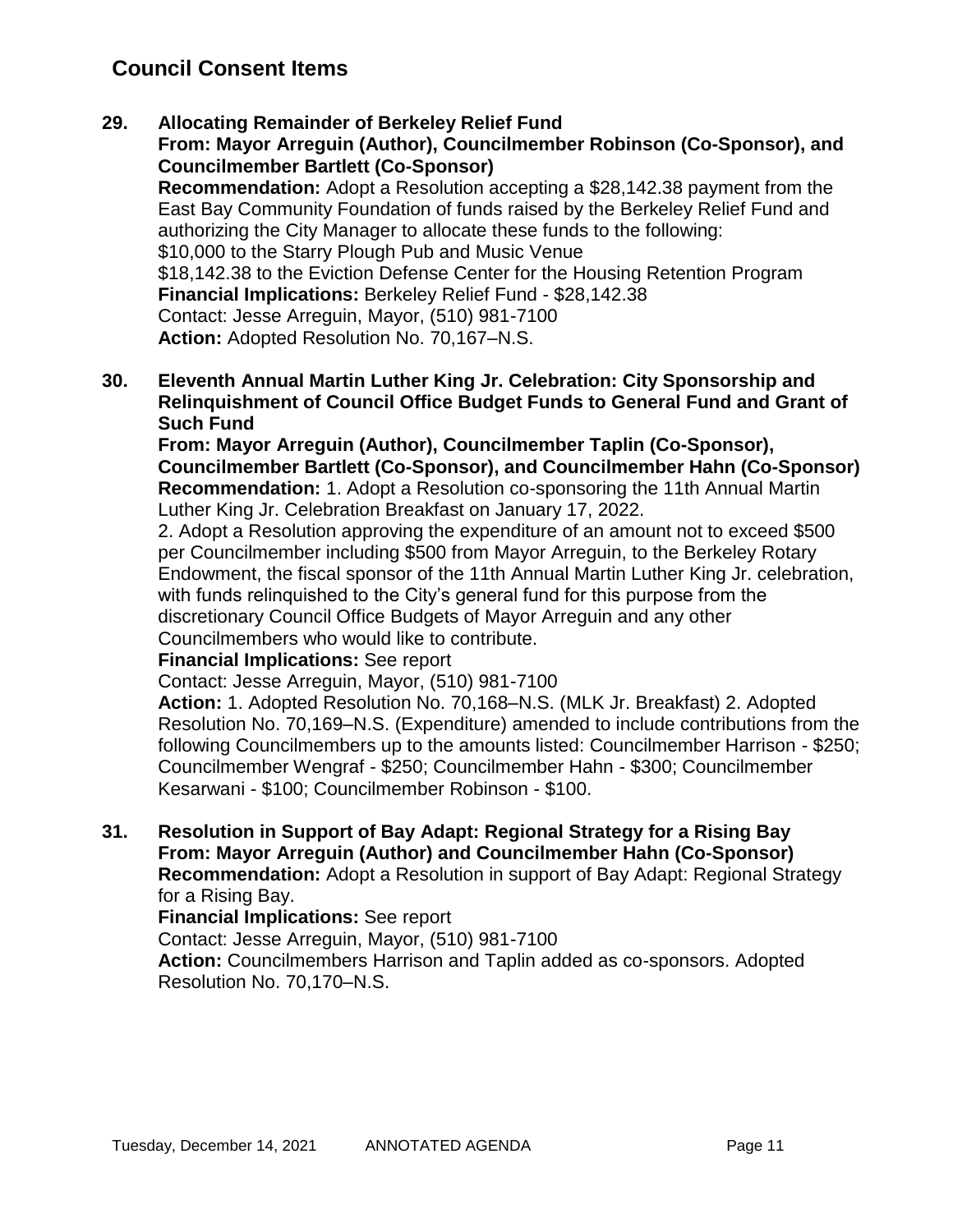**32. Referral to the City Manager to Streamline Accessory Dwelling Unit (ADU) Permit Review and Approval** *(Reviewed by the Land Use, Housing and Economic Development Policy Committee)*

**From: Councilmember Rashi Kesarwani (Author) and Councilmembers Susan Wengraf, Lori Droste, and Ben Bartlett (Co-Sponsors)**

**Recommendation:** Refer to the City Manager to streamline the Accessory Dwelling Unit (ADU) permitting process in order to reduce staff time spent on review and enhance customer service. Further, assess effectiveness of process improvements specified below by reviewing over time: the number of ADUs permitted, average amount of staff time spent on ADU permit review, and permit fee levels. Recommend that the City Manager develop for Planning staff use an ADU Universal Checklist and accompanying user-friendly webpage:

ADU Universal Checklist. A clear set of universal guidelines and construction requirements should be developed among staff from Planning (both Land Use and Building and Safety Divisions), Fire, and Public Works Departments that is easy to follow in order to eliminate (or significantly reduce) the need for multiple departments to review ADU permit applications and for multiple rounds of review by the same department. The Universal Checklist should be a single document utilized by (1) all City staff to review ADU permit applications and (2) by customers to understand code requirements and development standards. The Universal Checklist should enable all City staff and customers to have the same clear understanding of all of the requirements that, if adhered to, would expedite the permitting process and lead to lower permit fees over time. *Progress To Date:* Recently, the City of Berkeley's Planning Department has added both a Single-Family ADU/JADU Checklist and a Multi-Family ADU Checklist which clearly delineate development standards as adopted by the State of California, effective January 1, 2020. An ADU Universal Checklist would take these checklists one step farther by including current amendments to Berkeley's local ADU ordinance (once adopted) as well as the full list of fire and safety code requirements.

Accompanying User-Friendly Webpage. As a companion to the ADU Universal Checklist, the City should also create a user-friendly webpage for customers (and prospective customers) with up-to-date information that provides clarity and greater certainty about the process and expected timeline for the creation of an ADU or Junior ADU, which is within a main dwelling unit.

At a minimum, the webpage should include: A list of relevant fees and expected payment amounts for permits, inspections, and other requirements;

Plan requirements, worksheets, and projected timelines for each step of the process; and Consolidated up-to-date state and local regulations that are easy to understand. *Progress To Date:* The City now has a dedicated webpage that contains: A Graphic Summary; Table of our local ADU ordinance; An ADU flow-chart detailing allowable development standards; A Single-Family ADU/JADU Checklist; A Multi-Family ADU Checklist; Deed Restrictions Forms; A list of Impact Fees.

Additional information that could prove useful to prospective residents, builders and architects includes: Links to fire safety and emergency access requirements; A list of site conditions that do not warrant easy installation of an ADU; A list of Frequently Asked Questions; Additional frequently requested Planning and Development forms,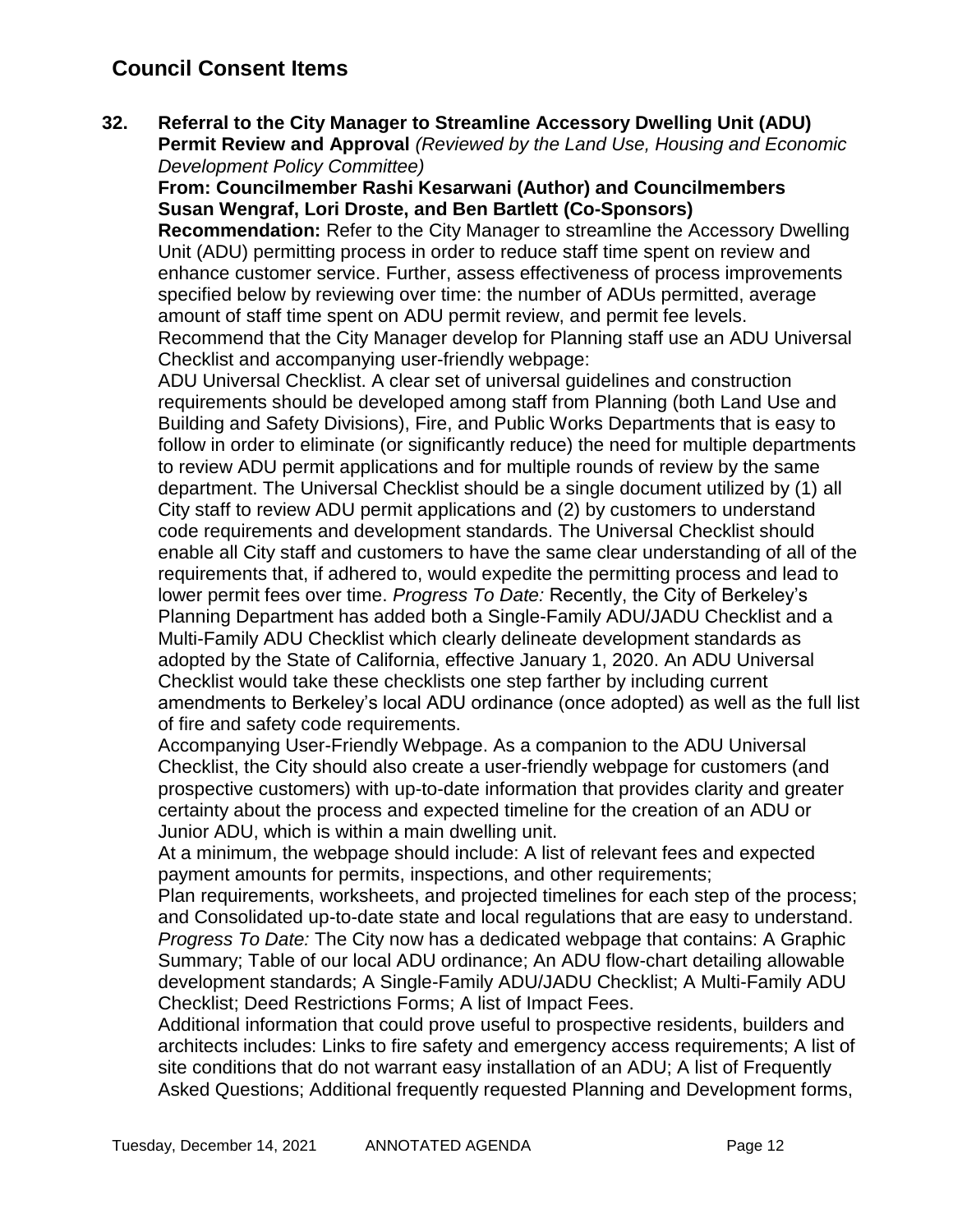such as our Tree Protection Instructions and Creek Protection Instructions forms, and our Public Works Engineering forms pertaining to Curbs, Gutters, Sidewalks and Driveway Approaches listed elsewhere on the City of Berkeley website; Information about financing options; and Links to additional resources, such as The Casita Coalition, an organization that disseminates information on policies and programs, best practices, and resources throughout the state.

Recommend that the City Manager consider adoption of the following two best practices: Pre-Approved ADU Design Plans. Consider development of (1) free ADU designs available to download--of varying sizes and styles--that already conform to all City and state requirements and safety codes; and/or (2) a list of vendors with architectural designs, construction drawings, or pre-fabricated units that have already been approved by the City.

ADU Ally. Consider creation of a single point of contact e-mail address dedicated to serving those interested in ADU construction, along the lines of an "ADU Ally." The ADU Ally would be a customer-facing staff person(s) who is an expert on all current state and local ADU regulations and acts as an ally to customers through the planning and building process. Currently, our Planning Department does have a team of planners with an expertise in ADU laws and requirements, although the public lacks an easy and efficient way to access this team.

*Policy Committee Recommendation: On November 4, 2021 the Land Use, Housing and Economic Development policy committee took the following action: M/S/C (Droste/Robinson) Qualified positive recommendation with direction for the item to be updated to include progress already made in this area as described by the Planning Director.* 

### **Financial Implications:** See report

Contact: Rashi Kesarwani, Councilmember, District 1, (510) 981-7110 **Action:** Approved recommendation.

## **33. Budget Referral: Pedestrian Crossing Improvements at Ashby and Acton From: Councilmember Taplin (Author)**

**Recommendation:** That the City Council refers to the FY2023 budget process the funding of Rectangular Rapid Flashing Beacons (RRFB) at Ashby Avenue and Acton Street.

**Financial Implications:** See report

Contact: Terry Taplin, Councilmember, District 2, (510) 981-7120 **Action:** Approved recommendation.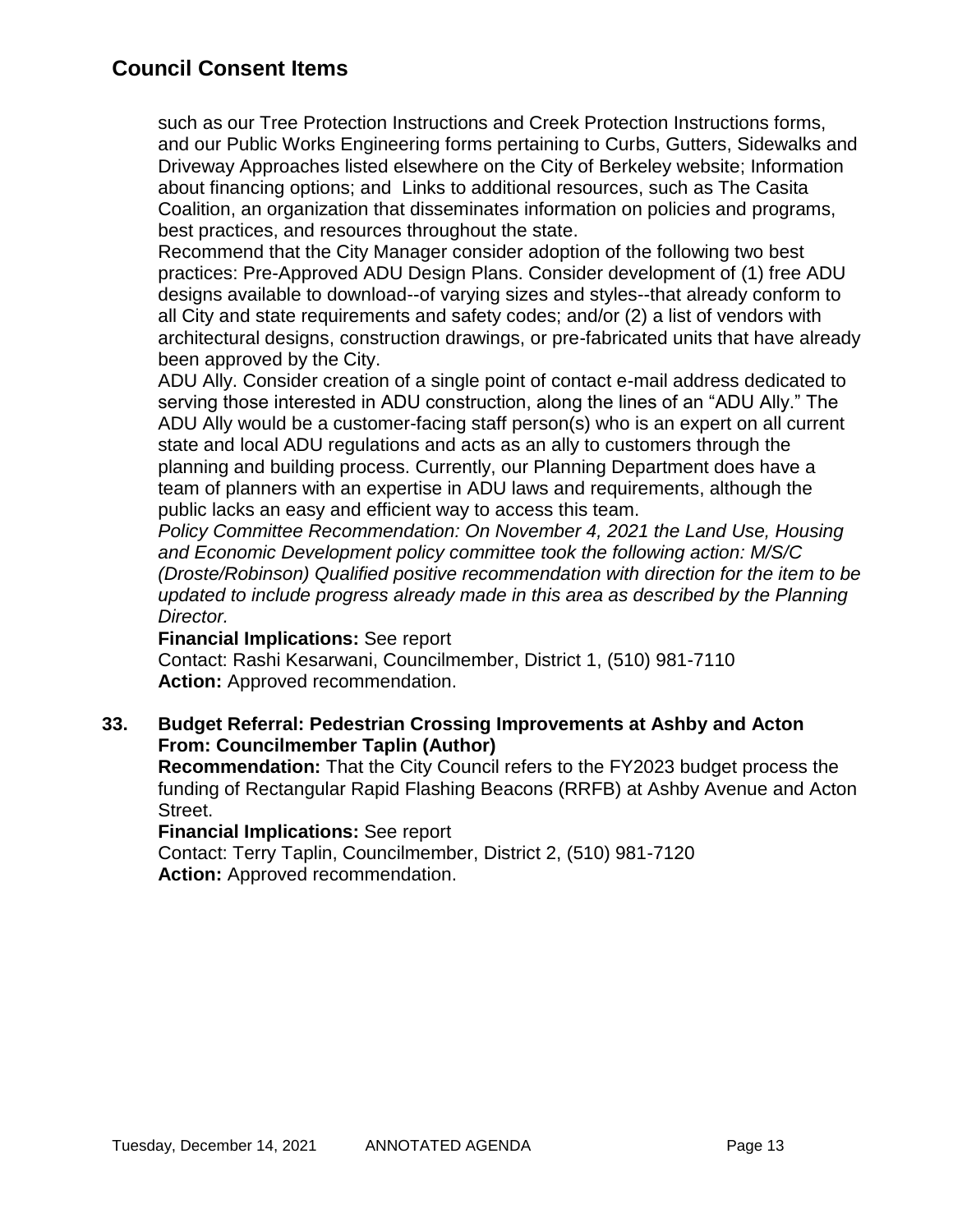- **34. Budget Referral: Russell Street Bicycle and Pedestrian Improvements From: Councilmember Taplin (Author) Recommendation:** That the City Council refers to the FY2023 budget process the funding of the following bicycle and pedestrian improvements along Russell Street: Traffic Circle at Russell & King Street Cycle Track Crossing at Russell & San Pablo Avenue Pedestrian Hybrid Beacons at Russell & Sacramento Street **Financial Implications:** See report Contact: Terry Taplin, Councilmember, District 2, (510) 981-7120 **Action:** Approved recommendation.
- **35. Commit the City of Berkeley to a Just Transition from the Fossil Fuel Economy**

*(Reviewed by the Facilities, Infrastructure, Transportation, Environment & Sustainability Policy Committee)*

### **From: Councilmember Taplin (Author), Councilmember Bartlett, Councilmember Hahn, and Mayor Arreguin (Co-Sponsors)**

**Recommendation:** Adopt a resolution (1) committing the City of Berkeley to a Just Transition from the fossil fuel economy, that secures a livable future for all Berkeleyans, combats environmental racism, ensures access to good paying jobs, and cultivates economic and social prosperity for Berkeley in the 21st century and beyond and (2) requiring that all Council reports related to climate include a Just Transition section.

*Policy Committee Recommendation: On June 2, 2021, the Facilities, Infrastructure, Transportation, Environment & Sustainability Policy Committee took the following action: M/S/C (Harrison/Robinson) to send the item to Council with a positive recommendation as submitted in the supplemental material and further revised to include a recommendation that all Council reports related to climate include a just transition section.* 

### **Financial Implications:** None

Contact: Terry Taplin, Councilmember, District 2, (510) 981-7120 **Action:** Adopted Resolution No. 70,171–N.S. as revised by Councilmember Taplin in Supplemental Communications Packet #2, and further revised at the meeting to be renamed West and South Berkeley Green New Deal.

## **36. Reaffirming the City Council's Endorsement of a Carbon Fee and Dividend From: Councilmember Taplin (Author)**

**Recommendation:** Readopt Resolution No. 67,595–N.S urging the United States Congress to enact a national revenue-neutral carbon tax and send a copy of the resolution to Representative Barbara Lee, Senator Dianne Feinstein and Senator Alex Padilla urging them to take action.

### **Financial Implications:** None

Contact: Terry Taplin, Councilmember, District 2, (510) 981-7120 **Action:** Adopted Resolution No. 70,172-N.S.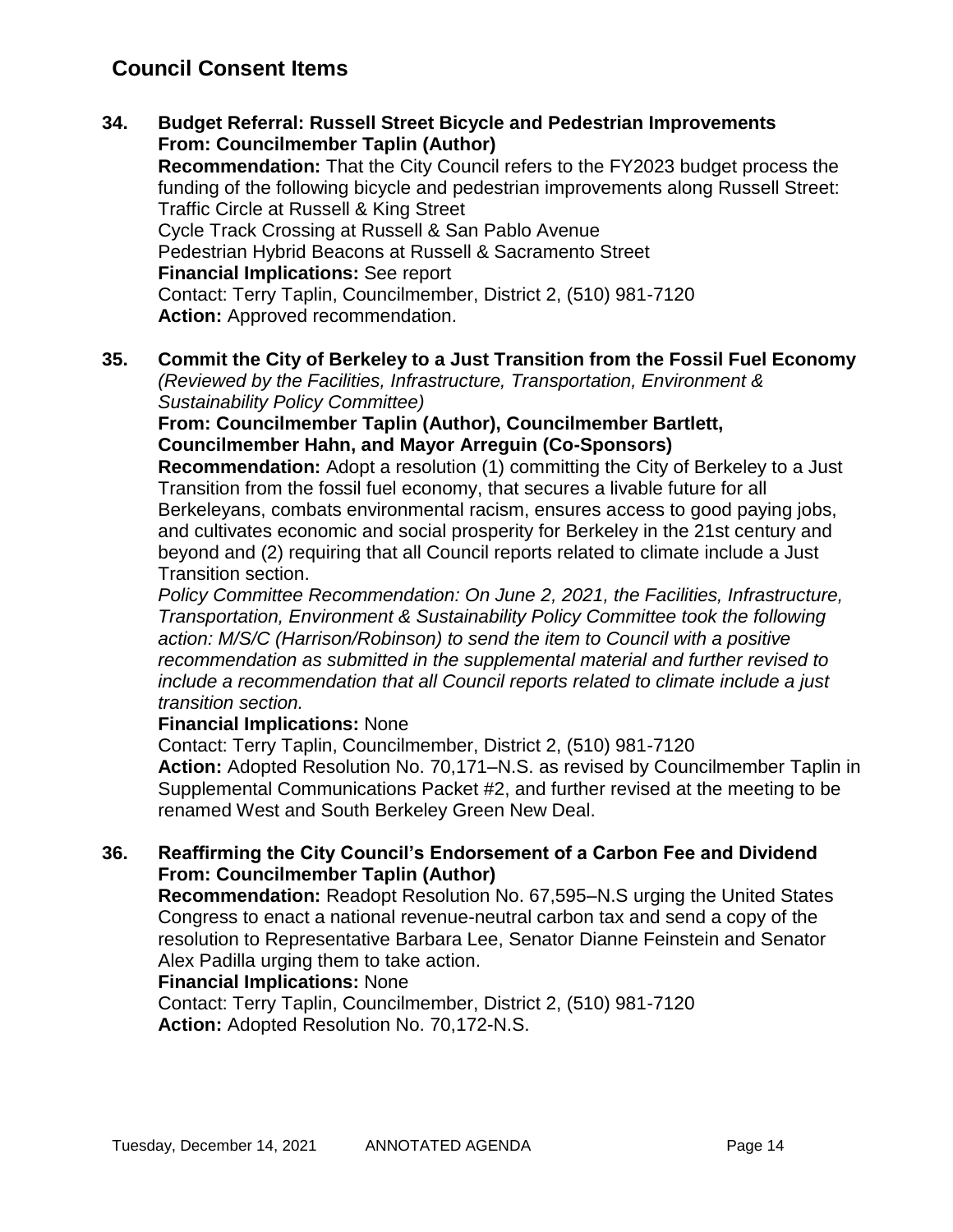## **37. Health Care Facility Oversight**

## **From: Councilmember Bartlett (Author)**

**Recommendation:** Refer to the City Manager and the Community Health Commission an assessment of the breadth of regulatory control the City of Berkeley can exert on skilled nursing facilities, and create a process of accountability if complaints are found to be substantiated that threaten, or could potentially escalate to the point of threatening, the wellbeing of patients and/or violate federal, state, or local law; the business license of the offending facility will be suspended until the skilled nursing facility submits a report demonstrating rectification of the situation. **Financial Implications:** See report

Contact: Ben Bartlett, Councilmember, District 3, (510) 981-7130 **Action:** Councilmembers Harrison and Hahn added as co-sponsors. Approved recommendation.

### **38. Consideration of Expansion of Paid Parking to Support the Parking Meter Fund and Improved Pedestrian and Bicycle Facilities**

**From: Councilmember Hahn (Author), Councilmember Harrison (Co-Sponsor), Councilmember Taplin (Co-Sponsor), and Councilmember Robinson (Co-Sponsor)**

**Recommendation:** 1. Refer to the City Manager and the Transportation Commission to consider the extension of paid metered parking to include all days of the week, paralleling the calendar for off-street parking garages.

2. Consider a pilot, phasing-in, and/or exempting certain areas, and conduct broad outreach to merchants, faith-based and other institutions and organizations,

neighborhood groups, and others potentially supported or impacted by change. 3. Consider allocation of potential additional revenues to help offset losses to the Parking Meter Fund incurred during COVID. Once the Fund has recovered, consider allocations to support pedestrian and bicycle facilities to help achieve Berkeley's Climate Action and Vision Zero goals on an accelerated basis.

### **Financial Implications:** See report

Contact: Sophie Hahn, Councilmember, District 5, (510) 981-7150 **Action:** Approved recommendation.

### **39. Letter to UC President Michael Drake in Support of Student Researchers United-UAW**

### **From: Councilmember Robinson (Author) and Councilmember Hahn (Co-Sponsor)**

**Recommendation:** Send a letter to UC President Drake and Provost Michael Brown in support of the full recognition of the Student Researchers United-UAW labor union.

### **Financial Implications:** None

Contact: Rigel Robinson, Councilmember, District 7, (510) 981-7170 **Action:** Councilmembers Harrison and Taplin added as co-sponsors. Approved recommendation.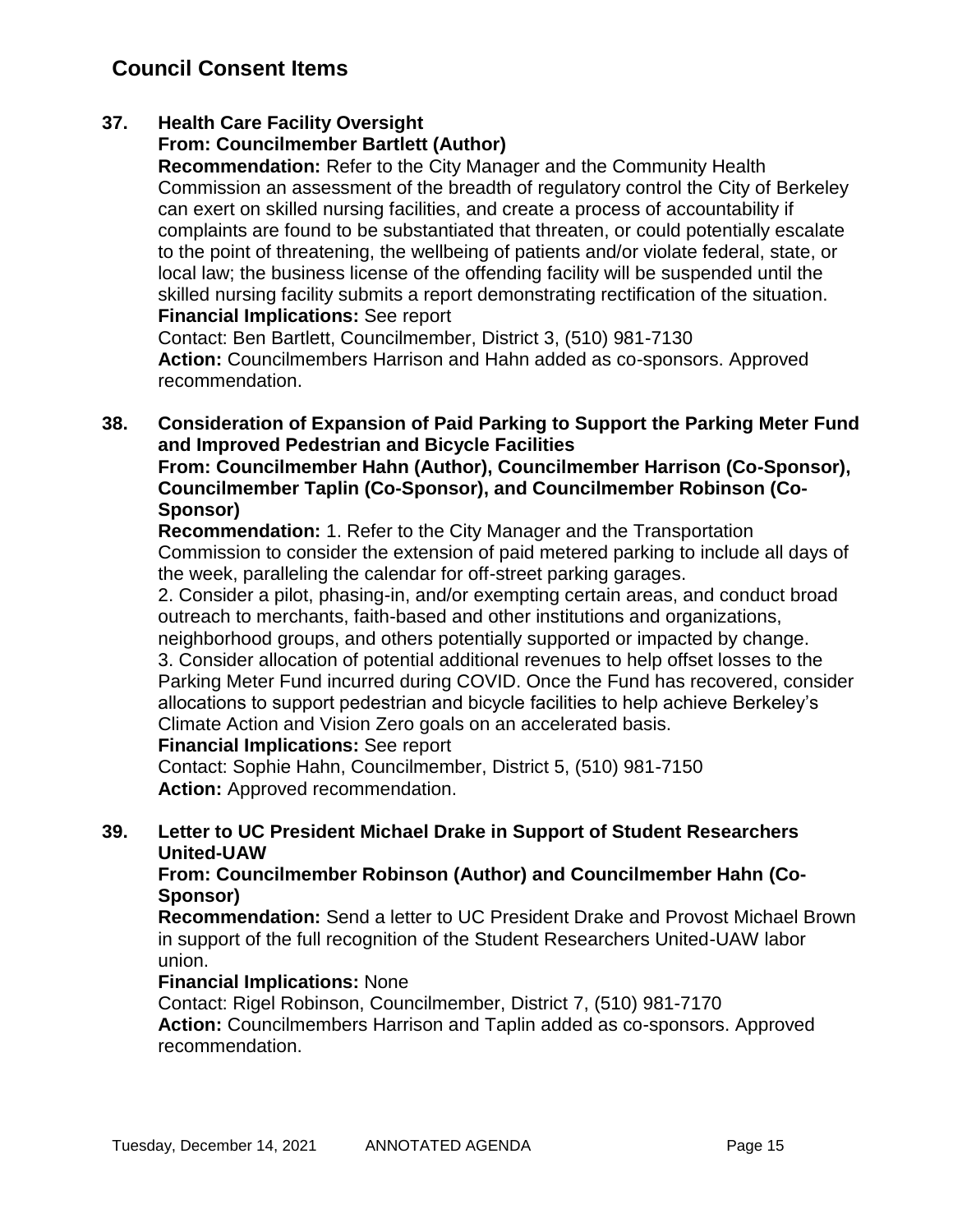### **40. Support for H.R. 4194: The People's Response Act**

**From: Councilmember Robinson (Author) and Councilmember Hahn (Co-Sponsor)**

**Recommendation:** Adopt a Resolution supporting H.R. 4194, the People's Response Act, which would create a Division of Community Safety and provide grants to local governments, state governments, and community-based organizations to support non-carceral approaches to public safety. Furthermore, send a letter of support to Representative Cori Bush, Representative Barbara Lee, Senator Alex Padilla, and Senator Dianne Feinstein.

### **Financial Implications:** None

Contact: Rigel Robinson, Councilmember, District 7, (510) 981-7170 **Action:** Adopted Resolution No. 70,173–N.S.

# **Action Calendar**

*The public may comment on each item listed on the agenda for action as the item is taken up. For items moved to the Action Calendar from the Consent Calendar or Information Calendar, persons who spoke on the item during the Consent Calendar public comment period may speak again at the time the matter is taken up during the Action Calendar.*

*The Presiding Officer will request that persons wishing to speak use the "raise hand" function to determine the number of persons interested in speaking at that time. Up to ten (10) speakers may speak for two minutes. If there are more than ten persons interested in speaking, the Presiding Officer may limit the public comment for all speakers to one minute per speaker. Speakers are permitted to yield their time to one other speaker, however no one speaker shall have more than four minutes. The Presiding Officer may, with the consent of persons representing both sides of an issue, allocate a block of time to each side to present their issue.*

*Action items may be reordered at the discretion of the Chair with the consent of Council.*

# **Action Calendar – Public Hearings**

*Staff shall introduce the public hearing item and present their comments. This is followed by five-minute presentations each by the appellant and applicant. The Presiding Officer will request that persons wishing to speak use the "raise hand" function to be recognized and to determine the number of persons interested in speaking at that time.*

*Up to ten (10) speakers may speak for two minutes. If there are more than ten persons interested in speaking, the Presiding Officer may limit the public comment for all speakers to one minute per speaker. Speakers are permitted to yield their time to one other speaker, however no one speaker shall have more than four minutes. The Presiding Officer may with the consent of persons representing both sides of an issue allocate a block of time to each side to present their issue.*

*Each member of the City Council shall verbally disclose all ex parte contacts concerning the subject of the hearing. Councilmembers shall also submit a report of such contacts in writing prior to the commencement of the hearing. Written reports shall be available for public review in the office of the City Clerk.*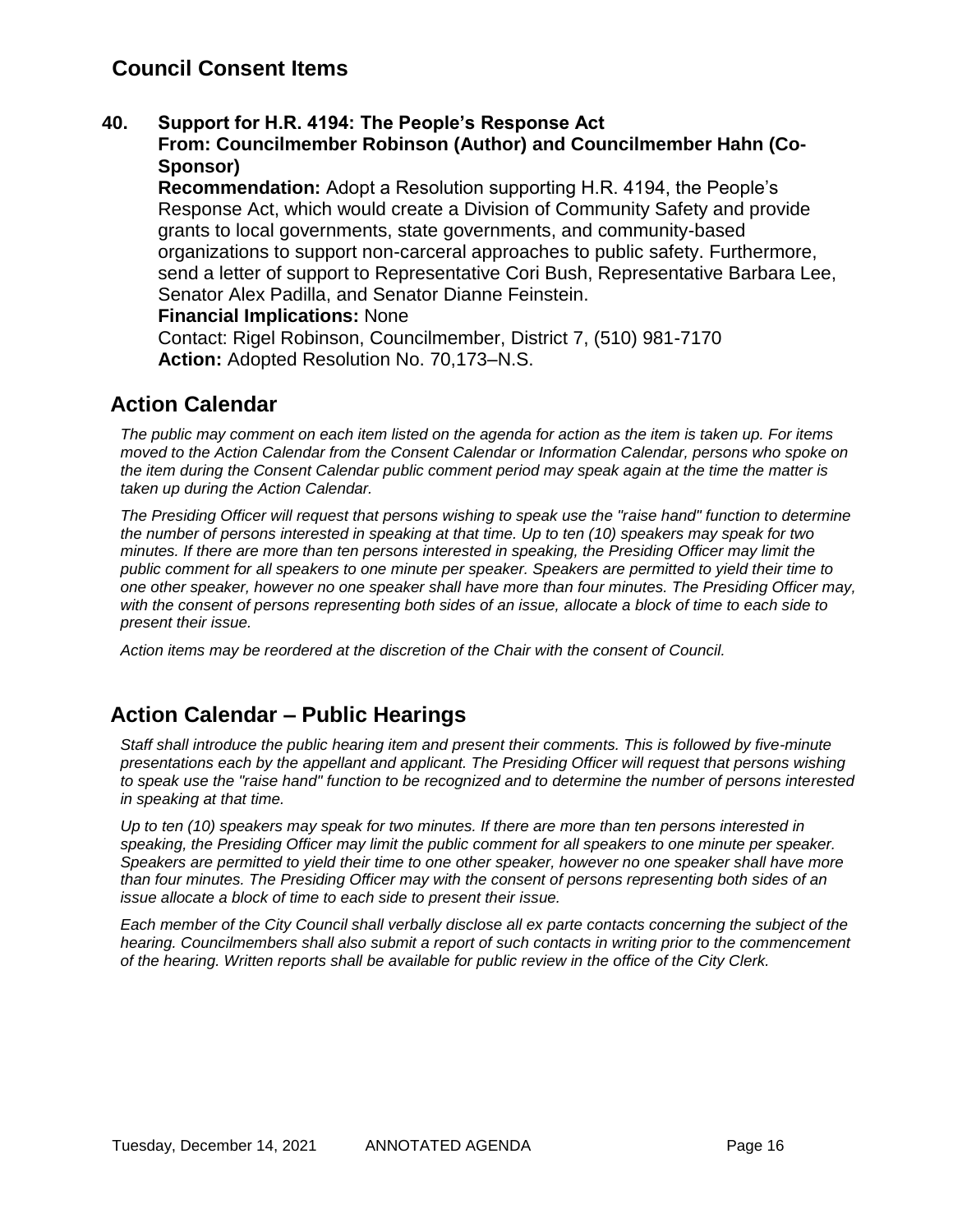# **Action Calendar – Public Hearings**

**41. Proposed Ordinance Rescinding Ordinance 7,788-N.S. and Amending Paragraph 'NN' of Berkeley Municipal Code Section 19.48.020 ("Amendments to the California Fire Code") to Restore Language Which Existed Prior to October 26, 2021**

## **From: City Manager**

**Recommendation:** Conduct a public hearing and upon conclusion, adopt the second reading of an Ordinance No. 7,791-N.S. which rescinds Ordinance 7,788- N.S. and modifies the language of Paragraph 'NN.' of Berkeley Municipal Code Section 19.48.020 ("Amendments to the California Fire Code) by adopting a building standard which is more restrictive than that standard currently contained in the California Fire Code and restores language which existed prior to October 26, 2021. **First Reading Vote:** All Ayes

# **Financial Implications:** None

Contact: Abe Roman, Fire, (510) 981-3473

**Public Testimony:** The Mayor opened the public hearing. 8 speakers. M/S/C (Arreguin/Robinson) to close the public hearing. **Vote:** All Ayes.

**Action:** M/S/C (Arreguin/Wengraf) to adopt the second reading of Ordinance No. 7,791-N.S.

**Vote:** All Ayes.

**42. Public Hearing: Implement Residential Preferential Parking (RPP) Program on the 1600 Block of Lincoln Street**

### **From: City Manager**

**Recommendation:** Conduct a public hearing and upon its conclusion, adopt a Resolution amending Resolution No. 56,508-N.S. Section 25E by adding a subsection to implement Residential Preferential Parking (RPP) on both sides of the 1600 block of Lincoln Street in Area E.

### **Financial Implications:** See report

Contact: Liam Garland, Public Works, (510) 981-6300

**Public Testimony:** The Mayor opened the public hearing. 1 speaker. M/S/C (Arreguin/Robinson) to close the public hearing. **Vote:** All Ayes.

**Action:** M/S/C (Arreguin/Bartlett) to adopt Resolution No. 70,174–N.S. **Vote:** All Ayes.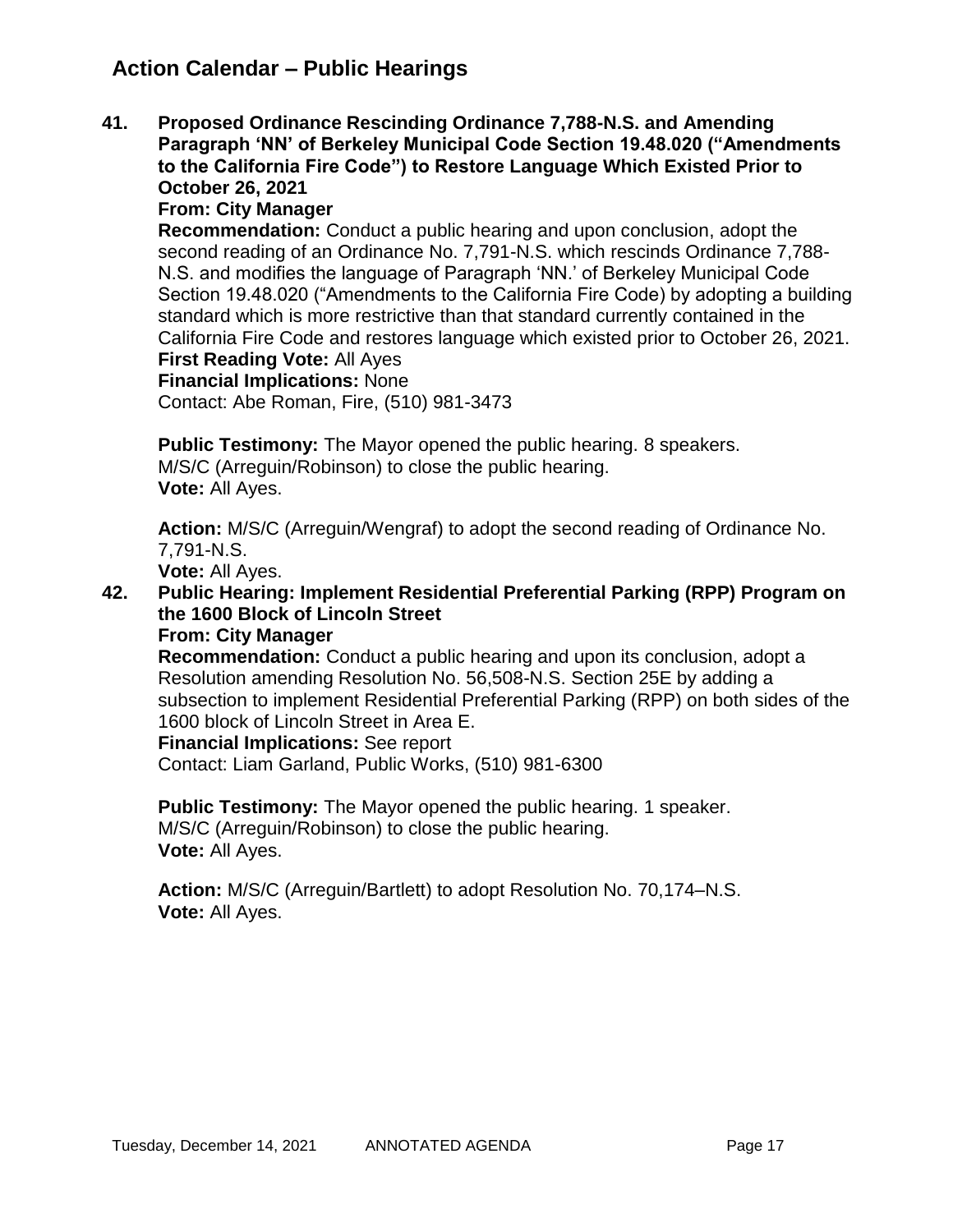# **Action Calendar – Public Hearings**

## **43. Fees: Vital Records**

## **From: City Manager**

**Recommendation:** Conduct a public hearing and upon conclusion, adopt a Resolution establishing a new fee schedule for Vital Records effective January 1, 2022 and rescinding Resolution No. 70,116-N.S. This fee adjustment is to become effective January 1, 2022 pursuant to Assembly Bill (AB) 128 (Chapter 21, Statutes of 2021), and Health & Safety (H&S) Codes, § 103627, 100425, 100430, and 100435.

### **Financial Implications:** See report

Contact: Lisa Warhuus, Health, Housing, and Community Services, (510) 981-5400

**Public Testimony:** The Mayor opened the public hearing. 0 speakers. M/S/C (Arreguin/Wengraf) to close the public hearing. **Vote:** All Ayes.

**Action:** M/S/C (Arreguin/Robinson) to adopt Resolution No. 70,175–N.S. **Vote:** All Ayes.

Recess 8:10 p.m. – 8:21 p.m.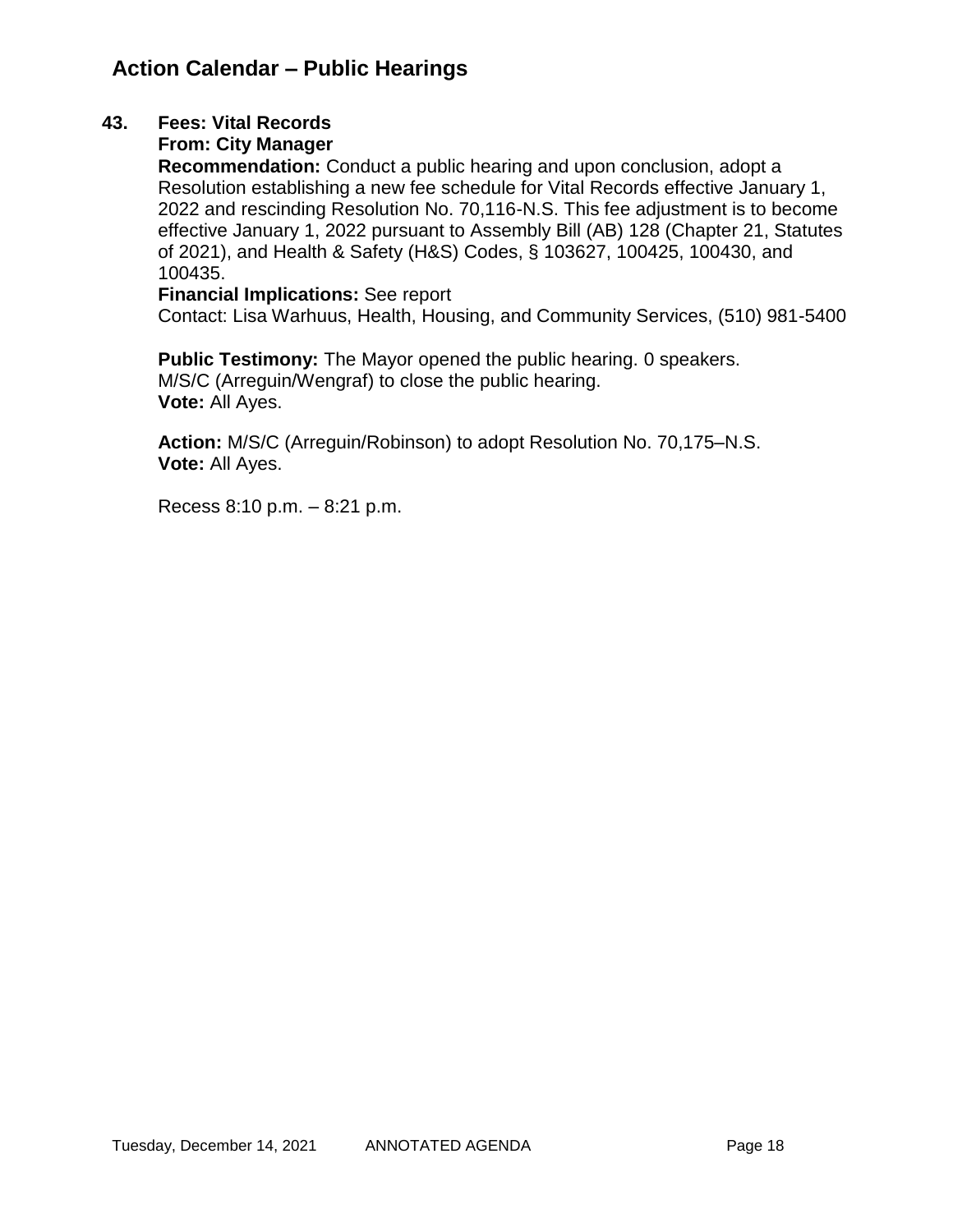# **Action Calendar – New Business**

### **44. FY 2021 Year-End and FY 2022 First Quarter Budget Update From: City Manager**

**Recommendation:** Discuss and determine the funding allocations for FY 2022 based on the FY 2021 Excess Equity and Excess Property Transfer Tax for the following: 1) the General Fund Reserves 2) City Manager Budget Recommendations and 3) the Council Budget Referrals approved during FY 2022 to be considered in November 2021.

**Financial Implications:** See report Contact: Rama Murty, Budget Office, (510) 981-7000

**Action:** M/S/C (Arreguin/Robinson) to accept supplemental material from the City Manager on Item 45. **Vote:** All Ayes.

**Action:** M/S/C (Arreguin/Robinson) to suspend the rules and extend the meeting to 11:15 p.m. to complete Items 44 and 45; and to continue Items 46 and 47 to January 18, 2022.

**Vote:** All Ayes.

**Action:** 23 speakers. M/S/C (Arreguin/Kesarwani) to adopt the budget recommendations for excess equity as contained in the supplemental materials submitted at the meeting with the amendment that funding of the security cameras is conditioned on development and implementation of a Use Policy prior to deployment and Siting of Cameras in District 1, District 2 and District 8 locations as proposed by the Police Department and at 62nd & King (District 3). Policy will be adopted administratively and presented to the City Council as an off-agenda memo; repayment of the Workers Comp fund will be a top priority in the June budget process.

**Vote:** All Ayes.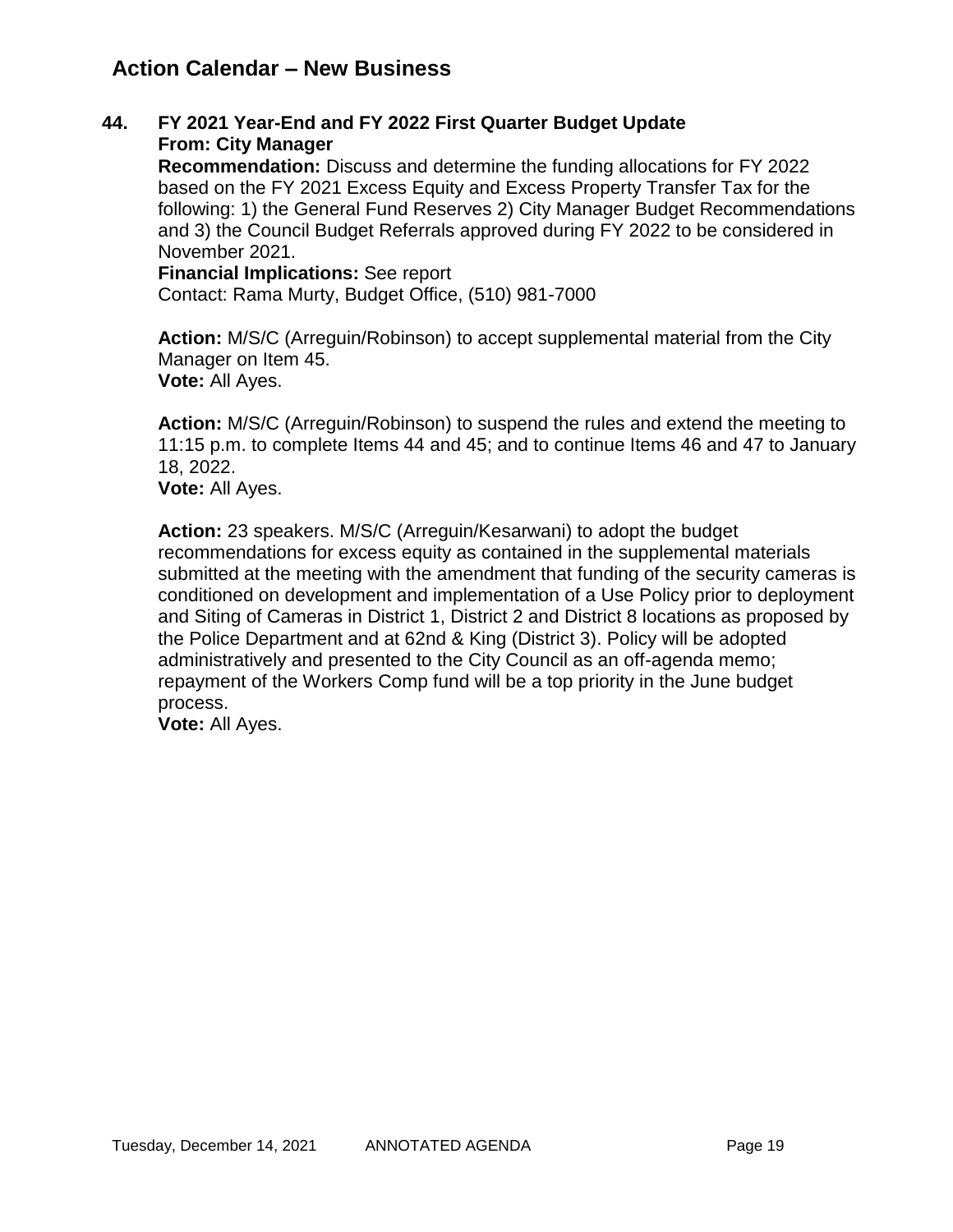# **Action Calendar – New Business**

### **45. Amendment: FY 2022 Annual Appropriations Ordinance From: City Manager**

**Recommendation:** Adopt first reading of an Ordinance amending the FY 2022 Annual Appropriations Ordinance No. 7,779–N.S. for fiscal year 2022 based upon recommended re-appropriation of committed FY 2021 funding and other adjustments authorized since July 1, 2021, in the amount of \$177,309,914 (gross) and \$163,076,585 (net).

**Financial Implications:** See report

Contact: Rama Murty, Budget Office, (510) 981-7000

**Action:** 2 speakers. M/S/C (Arreguin/Robinson) to adopt first reading of Ordinance No. 7,795–N.S. as presented in the supplemental materials from the City Manager. Second reading scheduled for January 18, 2021.

**Vote:** Ayes – Kesarwani, Taplin, Bartlett, Hahn, Wengraf, Robinson, Arreguin; Noes – None; Abstain – None; Absent – Harrison, Droste.

Councilmember Harrison absent 11:10 p.m. – 11:13 p.m.

Councilmember Droste absent 11:10 p.m. – 11:13 p.m.

## **Action Calendar – Public Hearings**

**46. Response to City Council Action on October 26, 2021 regarding Short Term Referral for Amendments to Accessory Dwelling Unit (ADU) Ordinance From: City Manager** 

**Recommendation:** Conduct a public hearing and, upon conclusion, adopt the first reading of a local Accessory Dwelling Unit (ADU) Ordinance [Berkeley Municipal Code (BMC) Chapter 23.306] and amendments to relevant Defined Terms [BMC Chapter 23.502.020] in the Zoning Ordinance.

### **Financial Implications:** None

Contact: Jordan Klein, Planning and Development, (510) 981-7400

**Action:** Item 46 continued to January 18, 2022 including supplemental material from Councilmember Kesarwani.

### **47. Response to City Council Action on October 26, 2021 regarding Short Term Referral for Amendments to Accessory Dwelling Unit (ADU) Ordinance to Address Public Safety Concerns From: City Manager**

**Recommendation:** Conduct a public hearing and, upon conclusion, adopt the first reading of a local Ordinance enacting Chapter 12.99 (Accessory Dwelling Units in Wildfire Hazard Areas) Accessory, and amending (BMC) Chapter 23.306.

## **Financial Implications:** None

Contact: Jordan Klein, Planning and Development, (510) 981-7400

**Action:** Item 47 continued to January 18, 2022 including supplemental material from the City Manager.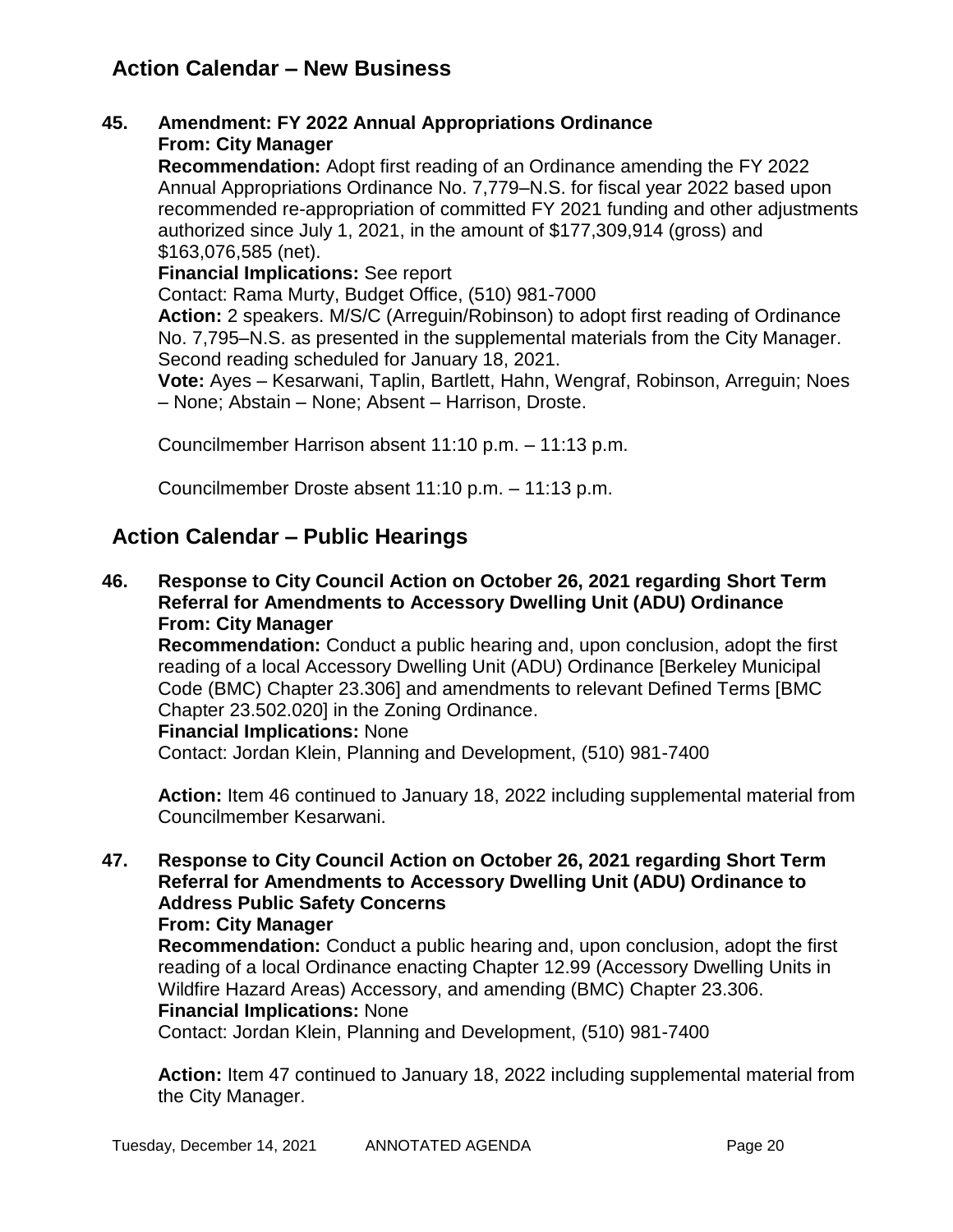## **Action Calendar – New Business**

**48. Ratification of Police Accountability Board's Standing Rules From: Police Accountability Board Recommendation:** Review and approve Standing Rules of the Police Accountability Board. **Financial Implications:** None Contact: Katherine Lee, Interim Director of Police Accountability, (510) 981-4950

**Action:** Moved to Consent Calendar. Referred the item to the Police Accountability Board with the revisions submitted at the meeting by Mayor Arreguin.

# **Information Reports**

**49. City of Berkeley, State Tobacco Prevention Program (STPP) Overview From: City Manager** Contact: Lisa Warhuus, Health, Housing, and Community Services, (510) 981-5400 **Action:** Received and filed.

## **Public Comment – Items Not Listed on the Agenda -** 0 speakers.

## **Adjournment**

**Action:** M/S/C (Arreguin/Robinson) to adjourn the meeting. **Vote:** Ayes – Kesarwani, Taplin, Bartlett, Hahn, Wengraf, Robinson, Arreguin; Noes – None; Abstain – None; Absent – Harrison, Droste.

Adjourned at 11:13 p.m.

## **Communications – December 14, 2021**

*Council rules limit action on Communications to referral to the City Manager and/or Boards and Commissions for investigation and/or recommendations. All communications submitted to Council are public record.*

**Item #41: Proposed Ordinance Rescinding Ordinance 7,788-N.S. and Amending Paragraph 'NN' of Berkeley Municipal Code Section 19.48.020 ("Amendments to the California Fire Code") to Restore Language Which Existed Prior to October 26, 2021**

1. Patricia Hart and Hans Stahlschmidt

### **Support the Berkeley Plastic Bag Ordinance**

2. 30 similarly-worded form letters

### **Solano-Peralta Park**

- 3. Amber Turley
- 4. Carol Hirth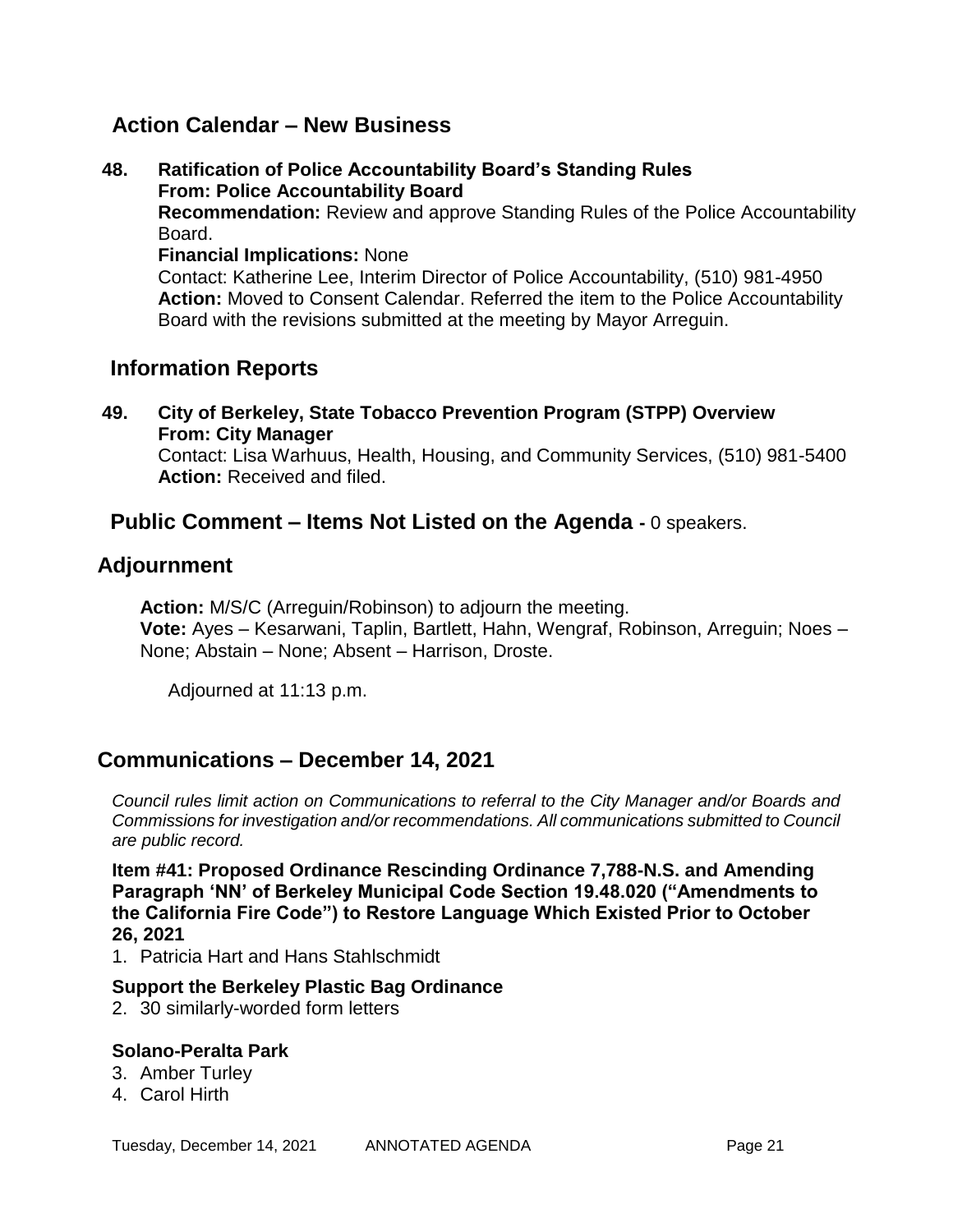- 5. Alyse Jacobson
- 6. Holly Smith
- 7. Csilla Kenny
- 8. Finn Michaelson
- 9. Mary Foretich
- 10.Kim Thompson
- 11.Janice Murota
- 12.Cherilyn Parsons
- 13.Jason Gardner & Maureen Phelan

## **Tenant Opportunity to Purchase Act (TOPA)**

14.4 similarly-worded form letters

**Free Speech**

15.Nilang Gor

### **Alta Bates Hospital**

16.Praveen Soo, Chair of the Human Welfare Community Action Commission

**Crime Suppression Unit**

17.Diana Bohn

**Fee Parking at Marina**

18.Nancy Bartell

**Traffic Safety Enforcement** 

19.Keith Nickolaus

### **Hopkins Street Traffic and Placemaking Study**

20.Ben, Karen, Chuck, and Liza on behalf of Walk Bike Berkeley 21.Barbara Fritz

**Housing & Absentee Investors** 22.V. Sommer

**Happy Thanksgiving** 23.Dirk Neyhart

**Leonard Powell** 24.Diana Bohn

**No masks** 25.David Lerman

**Elmwood Parking** 26.Dona Bretherick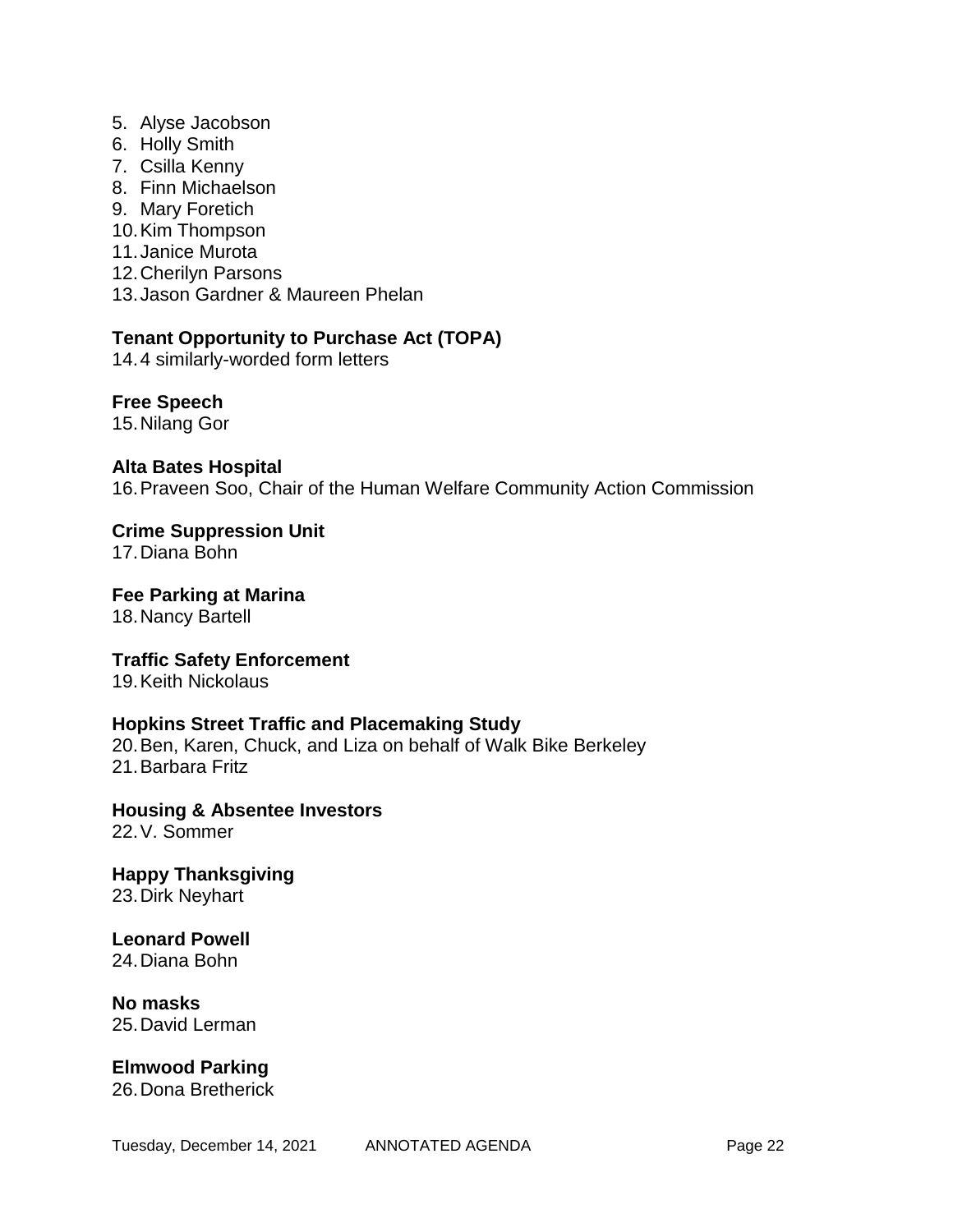### **Pilot for Transportation Dept.**

27.Sheila Goldmacher

**GoBerkeley SmartSpace Parking Pilot** 28.Jean H.

**Banning Gendered Language** 29.Jo Foley

**Rapid Rehousing Funding** 30.Diana Bohn

**November Newsletter** 31.Eden I&R

**East Bay Community Energy** 32.Board of Directors Agenda

**Climate Change** 33.Thomas Lord

**Housing Crisis**  34.JE

## **Supplemental Communications and Reports 1**

**Item #44: FY 2021 Year-End and FY 2022 First Quarter Budget Update** 35.Revised material, submitted by City Manager 36.Elizabeth Dillon 37.Catherine Betts 38.Joshua Miller 39.Leslie Roulias 40.Rachel Gold 41.Norman Gold 42.Mari Vlastos 43.Brick Conway 44.Liz Grubin 45.EJ Holowicki 46.Simona Nass 47.Niccole Blanchet 48.Jessica Jennings 49.Phoebe Tussey **Item #45: Amendment: FY 2022 Annual Appropriations Ordinance**

50.Joe Rapoza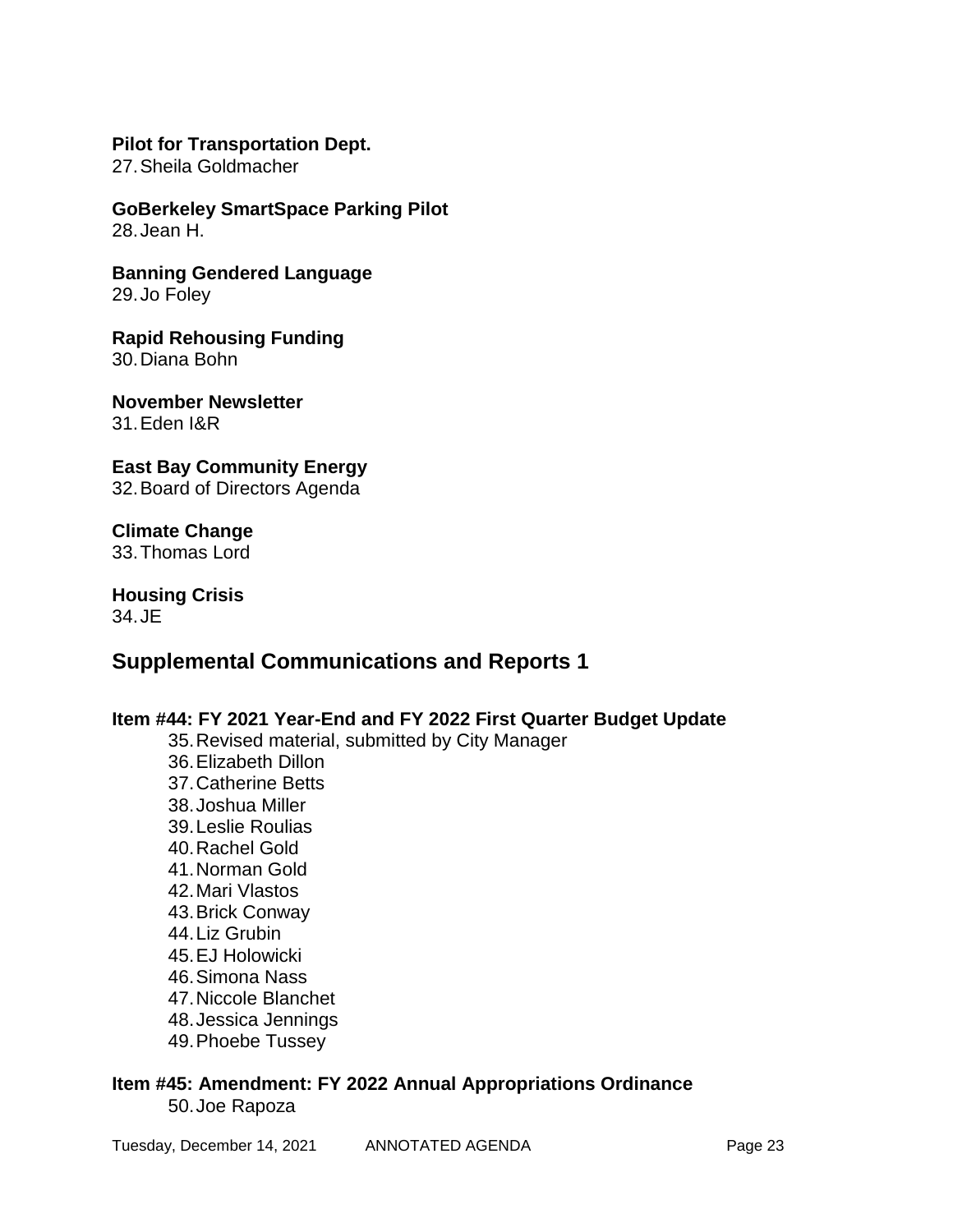51.Julia Goodman 52.Tanya Stiller 53.Michael Rodriguez 54.Susan Black 55.Regina Fletcher 56.20 similarly-worded form letters

# **Supplemental Communications and Reports 2**

### **Item #16: Contract: Statewide and Early Intervention Project Participation Agreement – California Mental Health Services Authority**

57.Supplemental material, submitted by Health, Housing and Community Services Department

### **Item #35: Commit the City of Berkeley to a Just Transition from the Fossil Fuel Economy**

58.Supplemental material, submitted by Councilmember Taplin

**Item #41: Proposed Ordinance Rescinding Ordinance 7,788-N.S. and Amending Paragraph 'NN' of Berkeley Municipal Code Section 19.48.020 ("Amendments to the California Fire Code") to Restore Language Which Existed Prior to October 26, 2021**

59.Christina Bucey, Greenfire Law, PC

### **Item #44: FY 2021 Year-End and FY 2022 First Quarter Budget Update**

- 60.Revised material, submitted by the City Manager's Office
- 61.Supplemental material, submitted by the Mayor
- 62.Angie Garling
- 63.Sheridan Pauker
- 64.Alfred Twu
- 65.Homeless Commission
- 66.Nathan Tsuizaki
- 67.Jason Spangenthal
- 68.Amy Petersen
- 69.Timothy Burroughs
- 70.Paku Khan
- 71.Chizu Hamada
- 72.Phyllis Stowell
- 73.Ben Werner
- 74.Carolyn Werner
- 75.Shelley Golomb
- 76.John Sterns
- 77.Jacalyn Thompson
- 78.Beth Rhine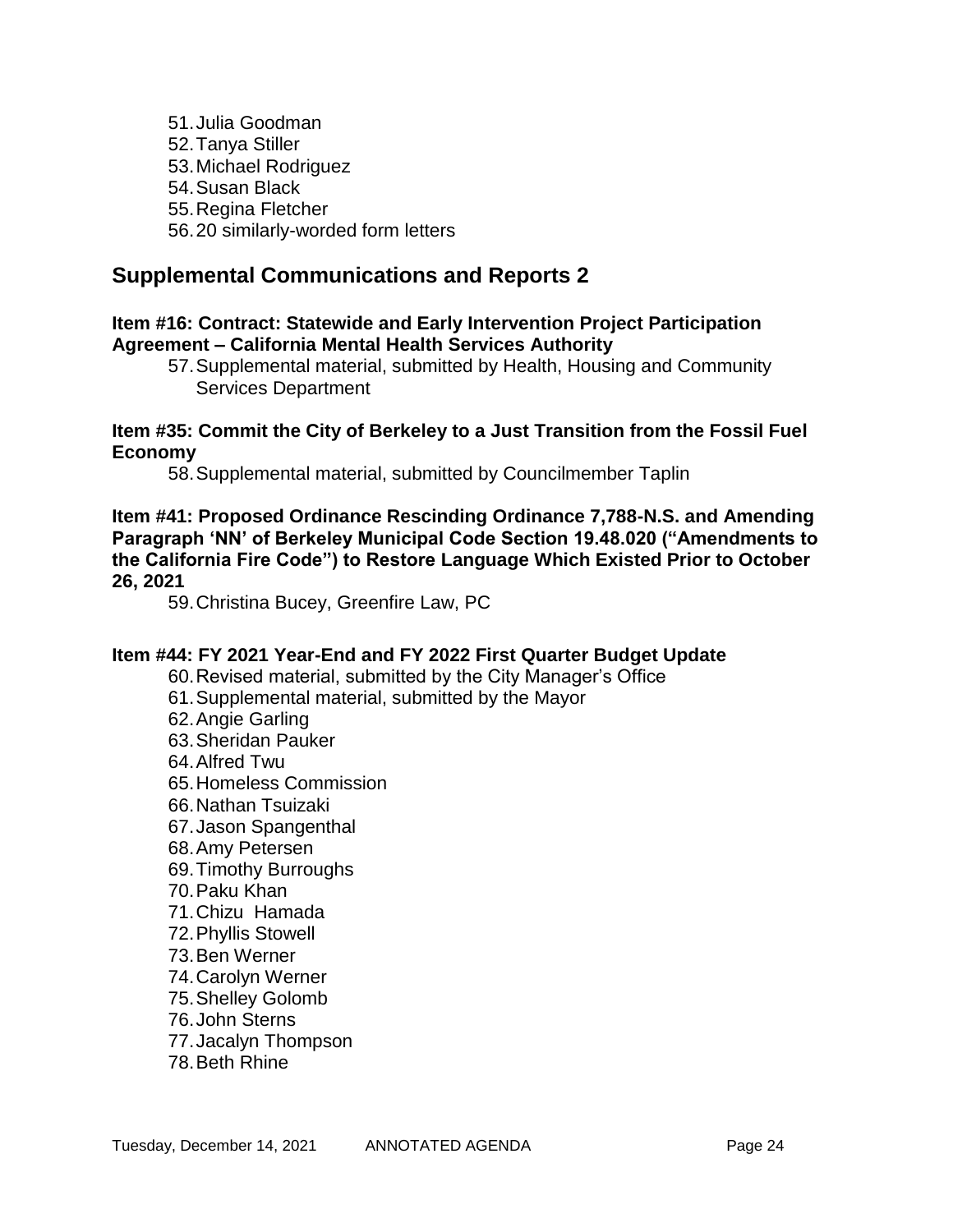### **Item #45: Amendment: FY 2022 Annual Appropriations Ordinance**

- 79.14 similarly-worded form letters
- 80.Brian LaFranchi
- 81.Frances Haselsteiner
- 82.Lauren Salvo
- 83.Sam Kang

### **Item #46: Response to City Council Action on October 26, 2021 regarding Short Term Referral for Amendments to Accessory Dwelling Unit (ADU) Ordinance**

84.Supplemental material, submitted by Councilmember Kesarwani 85.Debra Sanderson

**Item #47: Response to City Council Action on October 26, 2021 regarding Short Term Referral for Amendments to Accessory Dwelling Unit (ADU) Ordinance to Address Public Safety Concerns**

86.Revised material, submitted by Planning and Development Department

# **Supplemental Communications and Reports 3**

## **Item #7: City of Berkeley's 2022 State and Federal Legislative Platform**

87.Supplemental material, submitted by the Mayor

### **Item #44: FY 2021 Year-End and FY 2022 First Quarter Budget Update**

- 88.Paul Preston
- 89.David Williamson
- 90.Laurie Nardinelli
- 91.Andrea Mullarkey
- 92.Leah Zoller
- 93.Kira Deutch
- 94.Mary Zernicke
- 95.Ira Serkes
- 96.Dennis Weikel
- 97.Pat Hill
- 98.Stephen Jahn
- 99.Yuri Murphy
- 100. Kathryn Murphy
- 101. Frances Haselsteiner
- 102. Jane Scantlebury
- 103. Robbin Henderson
- 104. William Springer
- 105. Allie Pape
- 106. Elisa Mikiten
- 107. Angad Bhalla
- 108. Akiko Minaga
- 109. Jen Antonuccio
- 110. Michael Dillingham